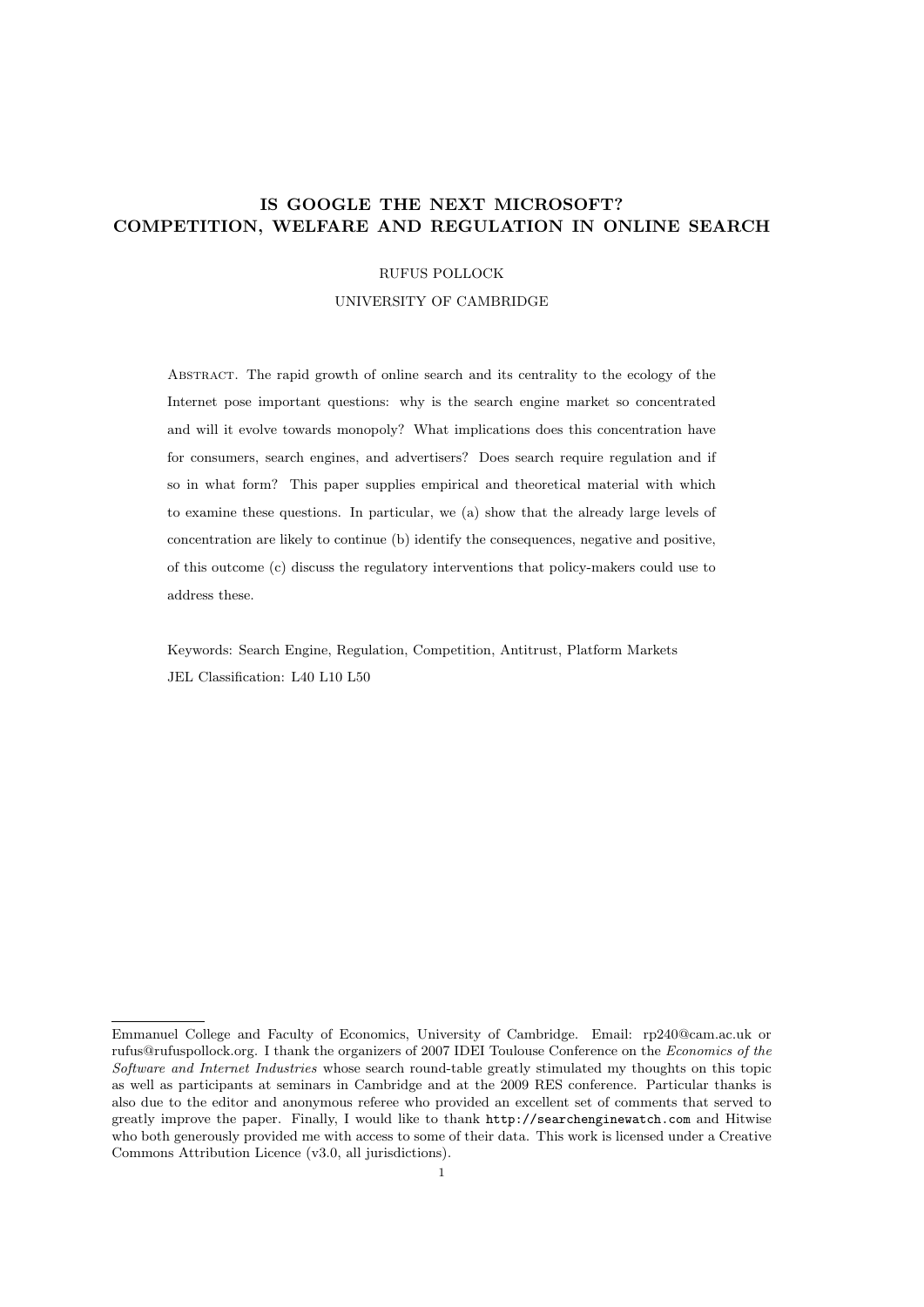#### 1. INTRODUCTION

Internet search (or perhaps more accurately 'web-search') has grown enormously in recent years, rising in line, or even faster, than the general development of the Internet and World-Wide-Web.<sup>1</sup> Beginning from practically nothing 12 years ago, today search is a multi-billion dollar business. Search engine providers such as Google and Yahoo! have become household names<sup>2</sup> and use of a search engine, like use of the web, is now a part of everyday life.

As the amount of information pouring onto the web has grown, the utility, importance, and power of search engines has grown concomitantly: with ever more information available, a user is faced with finding a 'needle' in an ever larger 'haystack' – and has therefore become ever more dependent on the filtering facilities provided by search engines. With this process of information accumulation showing little sign of slowing, let alone stopping, the continued growth of search engines, and their importance, seems assured.

Apart from its wider societal importance there are several noteworthy features of the search engine business. Most importantly, the fact that users (almost always) do not pay – that is to say, the service provided by web search engines are free (to use).<sup>3</sup> Where then do web search engines find their revenue? In one word: advertising. When search engines provide ordinary users with a 'free' service they gain something very valuable in exchange: attention. Attention is a rival good, and one in strictly limited supply – after all, each of us have a maximum of 24 hours of attention available in any one day (and usually much, much less). Access to that attention is correspondingly valuable – and is likely to become ever more so – especially for those who have products or services to advertise. Thus, while web search engines do not charge users, they can retail the attention generated by their service to those are willing to pay for access to it. In so doing such companies have built multi-billion dollar businesses.

<sup>&</sup>lt;sup>1</sup>It is important to remember that while the World-Wide-Web traffic now represents one of the largest sources of Internet traffic it is by no means the only one.

<sup>2</sup>While Google has been almost entirely search-focused throughout its existence, the same is not true of Yahoo! which has long positioned itself as a web 'portal', devoting substantially less attention to its search business.

<sup>3</sup>We make this qualification because the term 'free' particularly in the context of 'free software' or even, increasingly, 'free' services denotes something which is both 'free' to use but also which one is 'free' to copy and modify. Here, for clarity, where such a distinction needs to be drawn we will usually talk of an 'open service' or an 'open system'.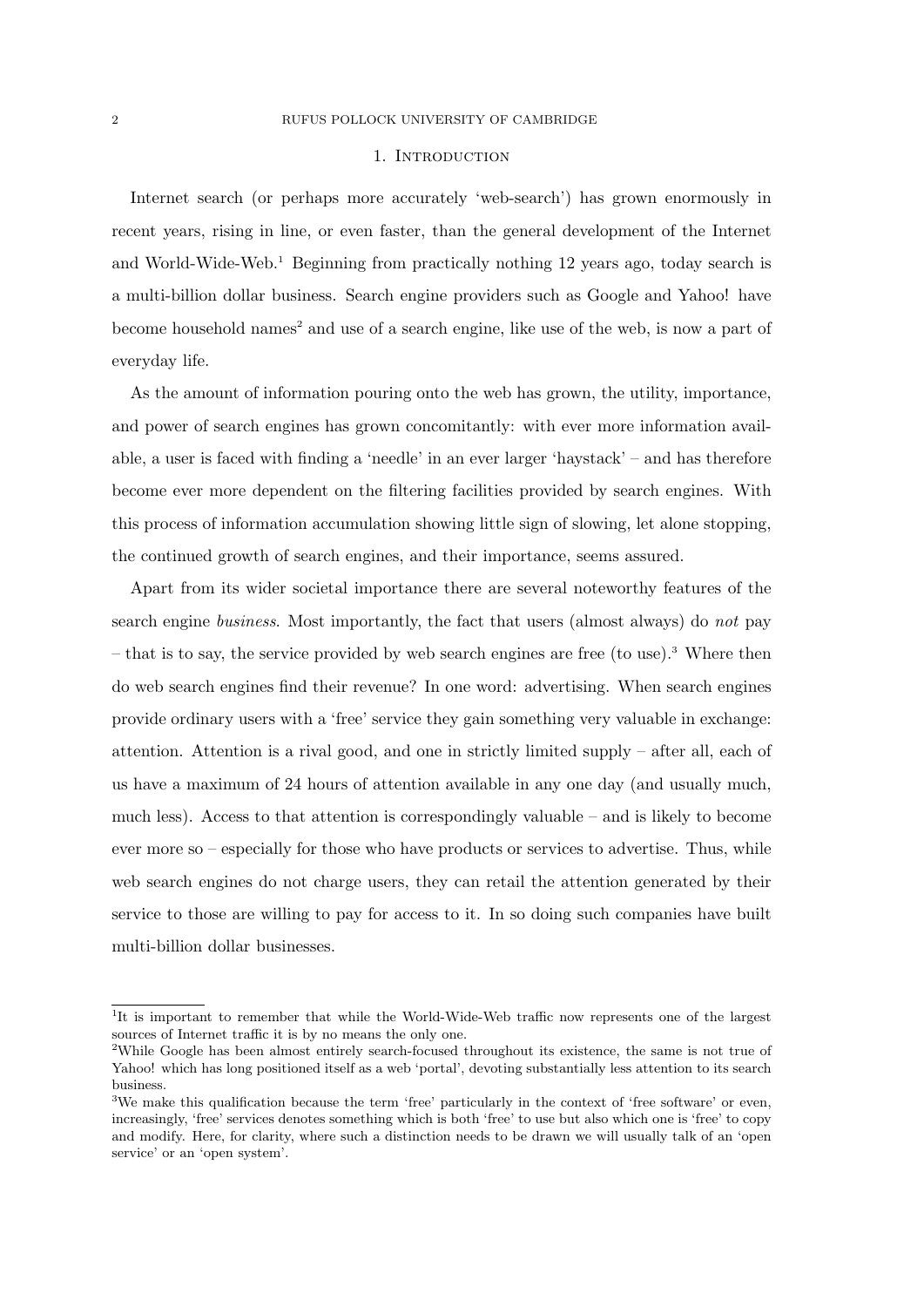It is also noteworthy, that the skills and resources acquired in developing the basic search engine, particularly the skills in optimizing the selection of advertising to show, are now proving valuable outside of their original context. For example, by the second quarter of 2007, 35% of Google's total revenue (\$1.35 billion) came from provision of advertising on 3rd party sites via its Adsense programme, while 64% (\$2.49 billion) of its revenue came from sites it owned and operated.<sup>4</sup> Similarly, in the same time period, 35% of Yahoo!'s total revenue (\$599 million of \$1,698 million) came from affiliates while just over 52% of Yahoo!'s revenue (\$887 million) came from sites it owns and operates.<sup>5</sup>

Another major feature of the search engine market is its high levels of concentration. As of August 2007 the top four search engines had a combined market share 97% in the US with the top firm (Google) having  $65\%$ .<sup>6</sup>

The rapid growth of online search, its concentration and its growing centrality to our societies raise a variety of important questions for economists to answer. Why is the search engine market so concentrated? Will concentration increase or decrease over time, and will a single firm come to dominate the market? What are the implications for different 'players' (consumers, search engines, advertisers) both under the current market structure and under its likely future evolution? Does the fact that search engines act as 'information gatekeepers', determining, in effect, what can be found on the web, mean that there may be need for regulation quite apart from standard commercial and welfare considerations? Finally, what issues does the search market raise for antitrust/competition policy? Specifically does the search market require regulation, and, if so, in what form?<sup>7</sup>

This article addresses several of these questions. In section 2 we provide empirical evidence on the levels of concentration in the search engine market, both over time and across jurisdictions. This data clearly shows that the search engine market is indeed highly concentrated and has grown more so over time. Sections 3, 4 and 5 form the core of the paper. In section 3 we introduce a basic model of the search engine market and use it

 $4$ See http://www.google.com/intl/en/press/pressrel/revenues\_q207.html, visited 2007-09-24.

 $5$ Yahoo! Q2 2007 Earnings release available online at: http://yhoo.client.shareholder.com/results.  $cfm$ 

<sup>6</sup>Concentration in other markets was if anything even higher. For example in the UK Google held over 80% market share as of August 2007. More details on market shares and their changes over time are in Section 2 available below.

<sup>7</sup>Additionally web search provides a fascinating case study for a student of technology and innovation. After all web search is clearly a new product, and one which is developing and evolving rapidly, with very large R&D spends by the major players.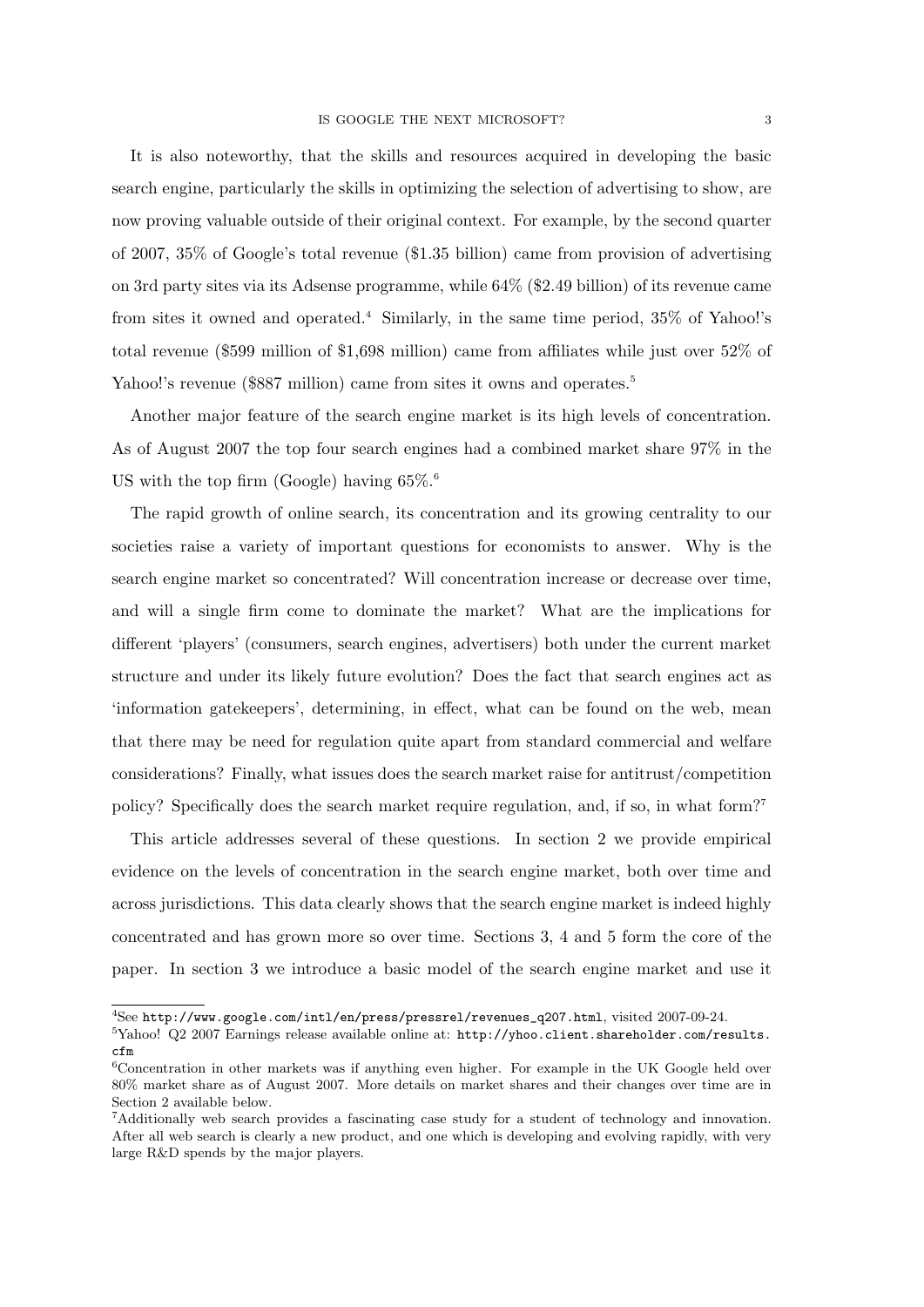in section 4 to explain why the search engine market is so concentrated  $-$  and likely to grow even more so. In addition, we discuss in detail the question of contestability – that is whether the market might remain competitive (contestable) even if one firm were very dominant. We suggest that there are a variety of reasons why, even if one thinks the market is contestable now, it is likely to grow less so over time.

This motivates the second piece of theoretical analysis in section 5. Building on the framework of the previous sections, we introduce social welfare and use it to analyze the performance of a monopolist. We show that monopoly can result in either over-provision or under-provision of quality relative to the social optimum. However, as we discuss, there are various reasons why it is more likely that under-provision occurs. In particular, we identify two particular effects, 'substitution' (organic results substitute for paid ones) and 'antagonism' (organic results may provide information that deter people from using paid ones), which both unambiguously operate to reduce the monopoly-provided level of quality compared to the socially optimal one.

This conclusion that a monopolist is likely to under-provide quality – whether relative to the social optimum or a more competitive environment – leads naturally into the last section of the paper which discusses possible actions to address this deficiency. We argue that the evidence on increasing concentration and the theoretical results earlier in the paper suggest that some form of intervention is needed. However, the informational and legal difficulties of direct regulation are substantial. We therefore focus on the indirect approaches a policy-maker could take. In particular, we point out that search engines have a natural division into 'service' and 'software' sections, with large competitive and technological differences between the two (in particular, the former has much greater resemblance to a natural monopoly than the latter). This suggests analogies with experience in other utility markets such as telecoms and electricity where a similar upstream/downstream division have proved useful in the design of regulatory intervention.

1.1. Related Literature. Much related work, particularly in theoretical areas, is discussed later in the paper in the modelling sections. Nevertheless, we briefly discuss here some of the wider context in which this work is situated.

The majority of the existing literature focuses on the advertising side of search engines. For example, there is significant work on ad-auctions, e.g. Edelman, Ostrovsky,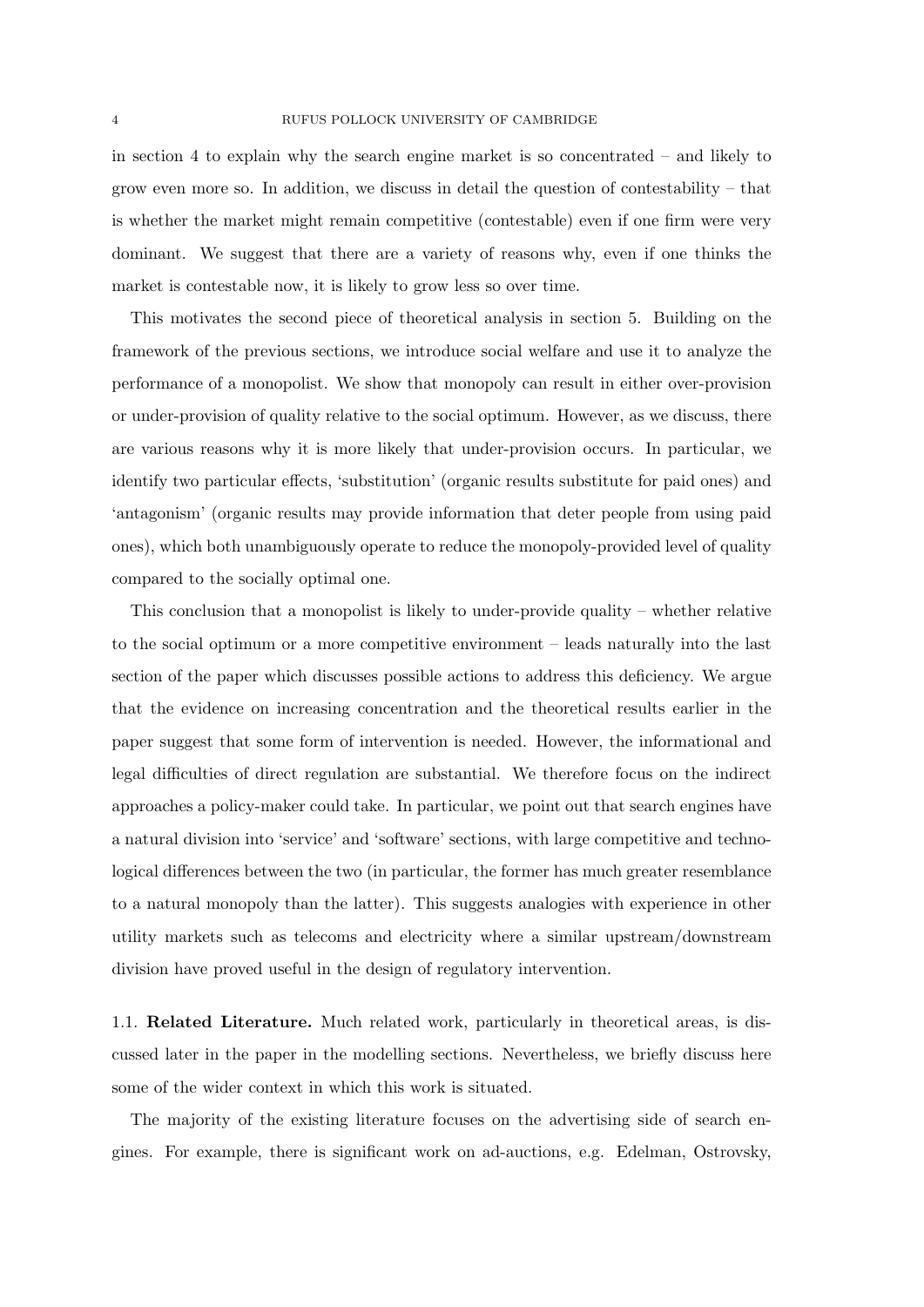and Schwarz (2007); Varian (2007), work on seller's strategies in an online, search-based environment, see e.g. Ellison and Ellison (2004), work on the impact of advertising ('paidplacement', 'sponsored-results' etc) on facilitating (or hindering) consumer search, see e.g. Chen and He  $(2006)$ ; Athey and Ellison  $(2007)$ ; White  $(2008)$ .<sup>8</sup>

With their focus on advertising many of these papers see Internet search as some form of improved 'yellow-pages'.<sup>9</sup> In particular, search engines are seen primarily as a way for consumers to find commercial services or products they want. This contrasts with the approach taken here where 'organic' results are primary with 'paid' or 'sponsored' links secondary – at least for users.<sup>10</sup>

Of course, search engines pay for providing the quality of their 'organic' results using money gained from 'sponsored ones' and hence the two parts are, in many ways, symbiotic. Nevertheless, it is important to keep in mind that the major benefits generated by search engines are in connecting people with information from which no commercial transaction is likely to result – at least in the near-term.<sup>11</sup> This point will be central to our analysis and it is this focus, together with the explicit attention we give to questions on market structure and welfare, which differentiate our analysis from much of this existing literature.

There has been some limited work more directly related to what is presented in this paper, particularly on issues of market share. Gandal (2001), did (very) early empirical work which examined changes in market share in the late 1990s. Telang, Mukhopadhyay, and Rajan (2004), probably the closest paper to ours in its theoretical approach, also looked at market share and sought to explain the persistence of low-quality firms in a market where prices are zero.<sup>12</sup>

<sup>8</sup>Most of these papers are theoretical but there is also growing amount of empirical work, see e.g. Ghose and Yang (2007); Goldfarb and Tucker (2007).

<sup>&</sup>lt;sup>9</sup>We should mention here Baye and Morgan (2001), one of the first papers to formally analyze a 'yellowpages' (information-gatekeeper) model in an online environment and which also connects this area directly into the older and larger literature on general consumer search.

<sup>10</sup>This ordering also reflects the initial development of search engines themselves in which 'pure' search came first.

<sup>&</sup>lt;sup>11</sup>One could argue that all search has *some* impact on commercial activities over the long-term – and clearly not all advertising is directed at stimulating purchases right now. However, in most cases, this connection is so tenuous that we feel it can be ignored.

<sup>12</sup>Evans (2008) is an interesting related work that looks at search engines in the context of a broader discussion of online advertising and examines, as we do below, the extent to which the search market exhibits a winner-takes-all dynamic.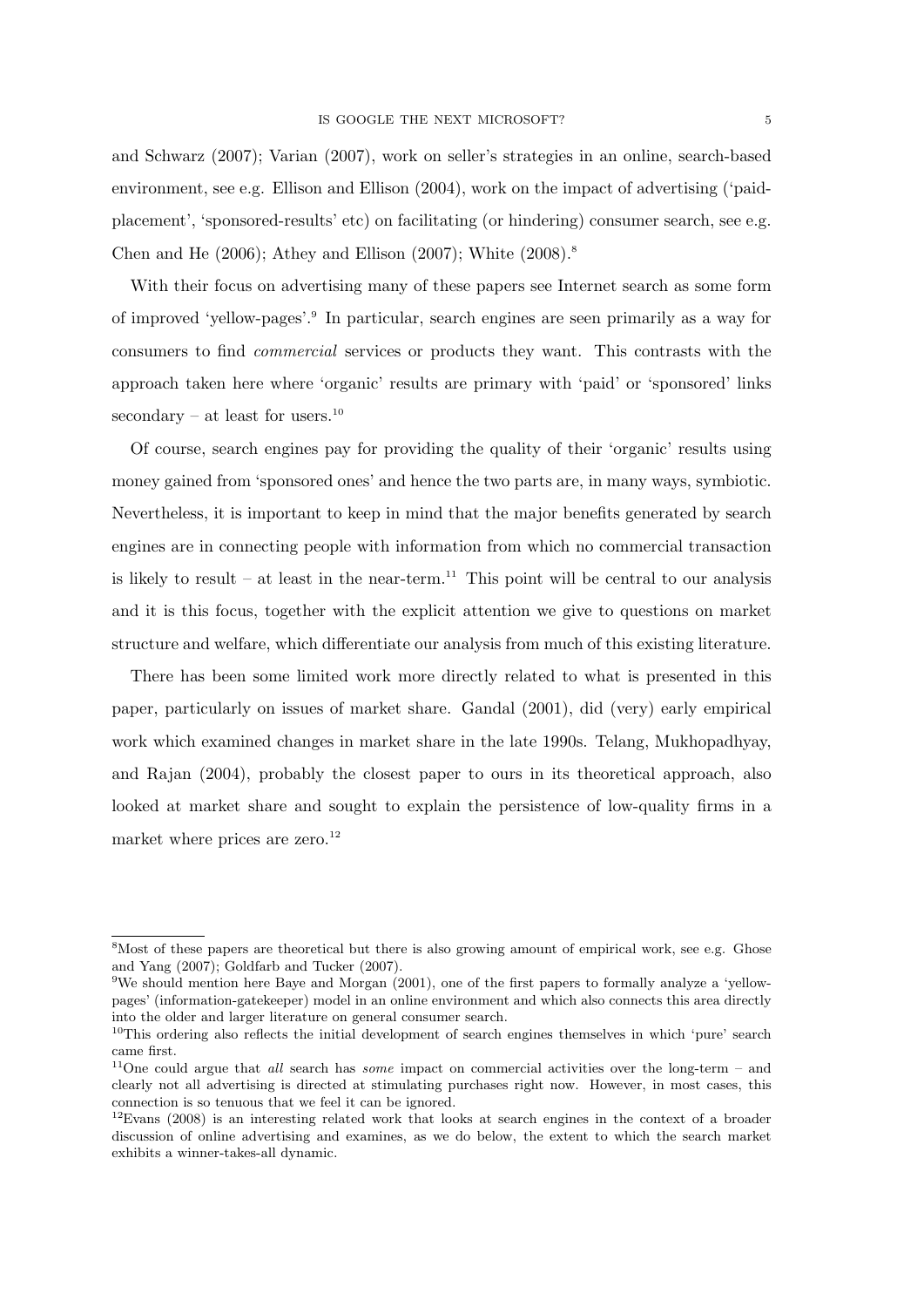| Company   | United Kingdom   United States   Australia   Hong Kong |      |         |      |
|-----------|--------------------------------------------------------|------|---------|------|
| Google    |                                                        | 59.1 | 84.0    | 36.2 |
| Yahoo!    | 3.9                                                    | 19.3 | 3.2     | 33.1 |
| Microsoft | 4.1                                                    | 7.7  | 5.8     | 3.2  |
| Ask.com   | 2.7                                                    | 2.8  | 0.0     |      |
| Sogou     | $0.0\,$                                                | 0.0  | 0.0     | 5.6  |
| Baidu     | 0.0                                                    | 0.0  | $0.0\,$ | 2.7  |

Table 1. Percentage Market Shares of the Largest Search Engine Operators (in week ending the 29th of September 2007). Note that these figures amalgamate for a given operator both traffic to their local site and their generic one (e.g. both google.co.uk and google.com) and traffic across different site types (e.g. images and video as well as normal text search). Source: Hitwise.

### 2. Concentration in the Search Engine Market: The Data

As already mentioned, one of the most noteworthy aspects of the search market is the very high levels of concentration already evident. Table 1 gives data from Autumn 2007 on the share of major search engines in several different countries. As can be seen, the  $C_4$  values (the combined market share of the top 4 firms) are over 90% in all jurisdictions except Hong Kong.<sup>13</sup> Even more significantly, in all cases except Hong Kong, the market share of the largest operator is substantially larger than its nearest competitor, and in the UK and Australia this dominance has reached the point where the largest operator (Google) has over  $80\%$  of the market – a level an order of magnitude higher than its nearer  $\mu$ competitor.<sup>14</sup>

Also interesting is the question of how market shares have evolved over time. Obtaining good (comparable) market share data over a reasonable period is difficult. In particular, in the late 90s and early 2000s the only information recorded was the number of visits to a particular website. Since many providers of search also ran 'portals' it can be difficult to distinguish pure search from simple visits. In addition, early data frequently only records the number of unique visitors a month rather than giving a breakdown of the number of hits and this can severely distort results since pure-search providers (such as Google)

<sup>&</sup>lt;sup>13</sup>It may be useful here to compare recent data from China which put Baidu at over 60%, with Google in second place at around 26% and Yahoo! third at around 10% implying a  $C_4 \ge C_3 = 96\%$  (see http://blog.searchenginewatch.com/blog/080229-230636).

<sup>&</sup>lt;sup>14</sup>Perhaps even more significantly, Google's market share among younger users (University and High School) is even greater: over 90% according to Hitslink (http://marketshare.hitslink.com/articles.aspx, retrieved 2008-03-10). Compared to the 60% figure estimated for the overall US market this indicates a much, much higher level of concentration among the future user population than among the present one.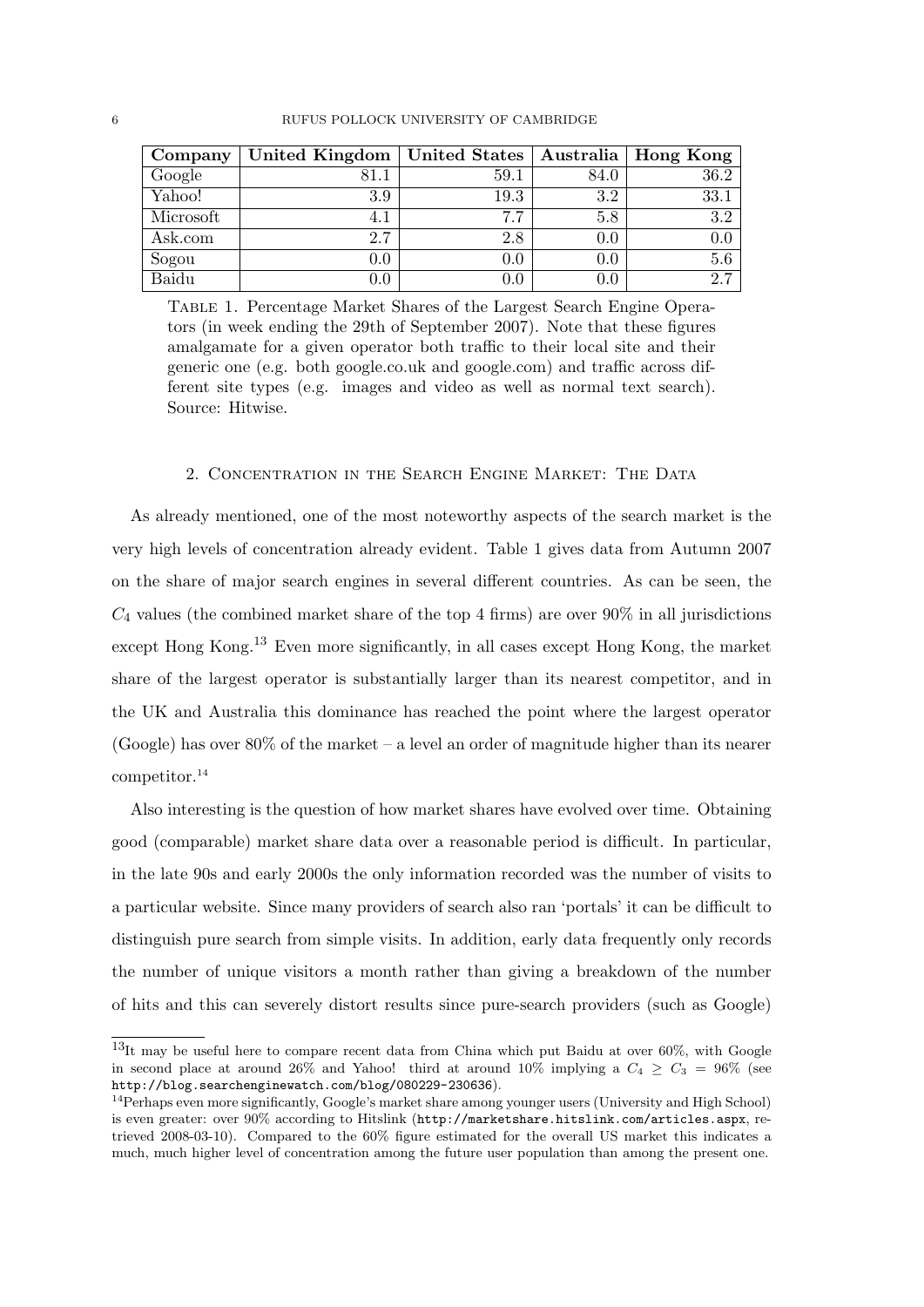are much more likely to have multiple visits from the same user than more portal-like sites. Matters are further complicated by the fact that in the late 1990s and early 2000s many search *sites* had their search powered by a third-party provider. For example, up until 2004, Yahoo! did not have their own search engine but 'bought-in' results, first from Inktomi (up until 2000) and then Google. Figure 1 is our effort to address this by combining data from NetApplications and WebSideStory (now part of Omniture). Both firms source their data from web analytic applications installed on customers' sites and NetApplications appears to be more global in its customer-base than WebSideStory (which may partially explain the non-exact match between the two datasets apparent in the 2004 values).<sup>15</sup> The graph shows a simple story: a single firm (Google) emerges to dominate the market. In terms of general concentration, it is noteworthy that even in 2002, when Google was not yet as dominant as it is today, the top two firms (Google and Yahoo!) accounted for over 70% of the market while adding in Microsoft pushes this up to close to 90% (and of course at that point Yahoo!'s search was being powered by Google and MSN's by LookSmart and Inktomi).

Should these high market shares be cause for concern? After all, most competition/antitrust authorities, including for example the EU's, normally take a market share over 50% to be indicative of a dominant position. There are two distinct issues to consider in assessing whether high concentration is problematic: a) is the search market competitive even though one company (or a few companies together) has/have a very large market share b) even if the market is not competitive (in the extreme case a monopoly), given the structure of the search market and, in particular, the zero charges to search users, does a lack of competition imply harm to social welfare.<sup>16</sup> To address these questions properly we need to develop a more detailed model of the search engine market and so it is to that task that we now turn.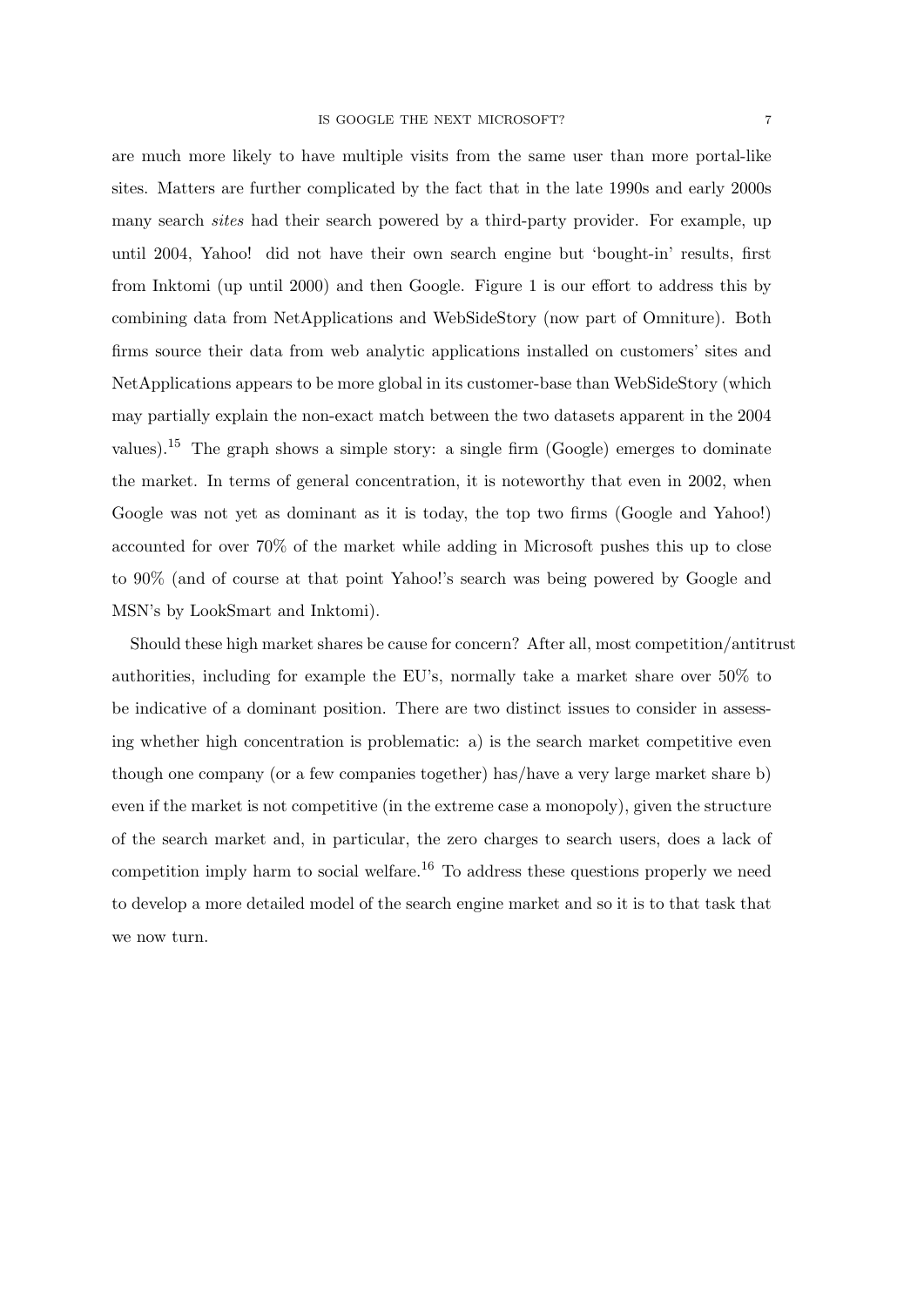

Figure 1. Search Engine Market Shares from 2001-2008 for the top 3 providers (as of 2008). NA indicates NetApplications data, WSS Web-SideStory data. MSN figures incorporate both MSN site and Live.



FIGURE 2. The structure of the search engine business.

# 3. Modelling the Search Engine Market

The core structure of the search engine market is displayed schematically in Figure 2.

As can be seen it has a basic 'three-sided' aspect in which the search engine acts as a

 $^{15}\!{\rm This}$  source of data differs from that found in the likes of Nielsen's NetRatings, comScore's MediaMetrix. Those products get their data from the users themselves (directly or indirectly via ISPs) rather than from websites they visit. In this sense they may be more reliable sources of data. However, it has proved difficult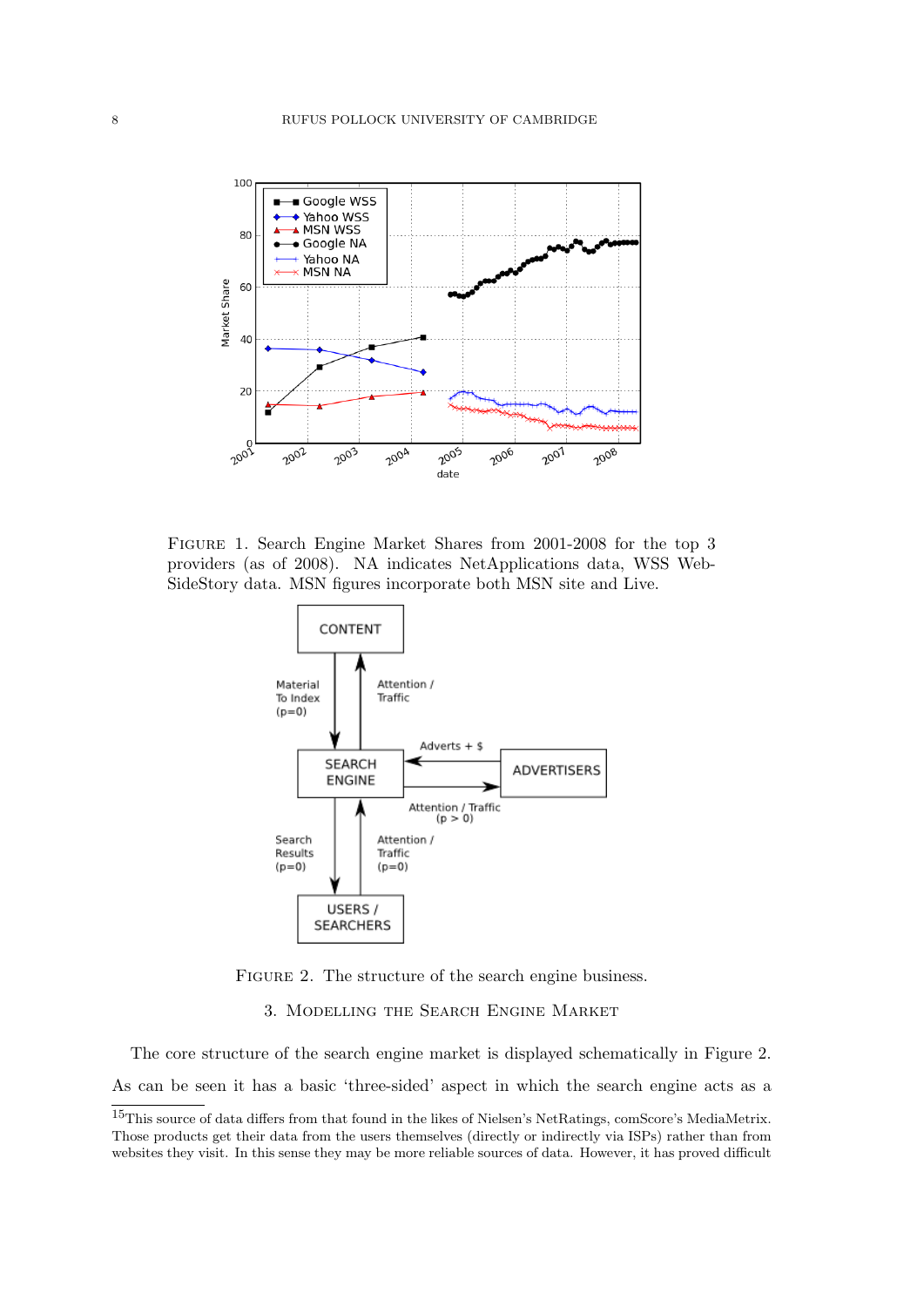'platform' intermediating between 'content providers' (who want 'users'), 'users/searchers' (who want 'content'), and 'advertisers' (who want access to 'users'). Closely related to this structure of connections between agents is the associated pricing (and supply) structure – also illustrated in the Figure and which we will discuss further as we develop our model below.

Given the three-sided nature of search, the literature on two-sided, platform, markets (see e.g. Rochet and Tirole (2003); Armstrong (2006); Nocke, Peitz, and Stahl (2007)) provide one obvious analytical toolset. However, the search engine business does not fit as comfortably as it might within this paradigm: the two primary groups a search engine sits between are 'users' and 'content providers' neither of whom pay to participate, while it is a third group 'advertisers' who are charged.<sup>17</sup> This means that the central concern of a two-sided model, namely the pricing structure, is rather secondary since a price is only set for one of the three groups, and that, furthermore, with least relevance to the two-sided framework.<sup>18</sup>

The other strand of general literature is that related to oligopolistic competition, particularly models of Bertrand competition and vertical product differentiation Shaked and Sutton (1983); Sutton (1991). As we shall see this immediately provides some simple predictions (convergence to monopoly) which seem borne out by current data – though we will also discuss why the model is unlikely to fit exactly.

3.1. A Formal Model. There are four types of agents in our model: 'users' (U), 'advertisers'  $(A)$ , 'content providers'  $(C)$ , and search engines  $(S)$ . We start with some terminology and basic assumptions:

to obtain continuous time-series data for these providers for more than a couple of years – and for that period the trend they show is very similar to that found in the data shown.

<sup>&</sup>lt;sup>16</sup>The search market is R&D intensive and so classic Schumpeterian arguments could be made that increased concentration will have a positive effect on R&D and hence on overall social welfare.

<sup>&</sup>lt;sup>17</sup>Here, we are focused on 'advertisers' who advertise on the search engine only – not on any content provider. Several search engine companies also provide 'ad-brokerage' – selling advertising 'space' on search results also provides the tools (and customer base) to sell advertising 'space' on general sites. 'Ad-brokerage' fits very well in the two-sided framework as there the two sides ('content providers' and 'advertisers') care directly about the size of the other group and the 'ad-broker' naturally takes a platform role.

<sup>&</sup>lt;sup>18</sup>There is some work on newspapers within the two-sided framework and newspapers do display a similar structure to search engines – users care about content and newspapers use advertising revenue (advertisers care about users) to create and improve content.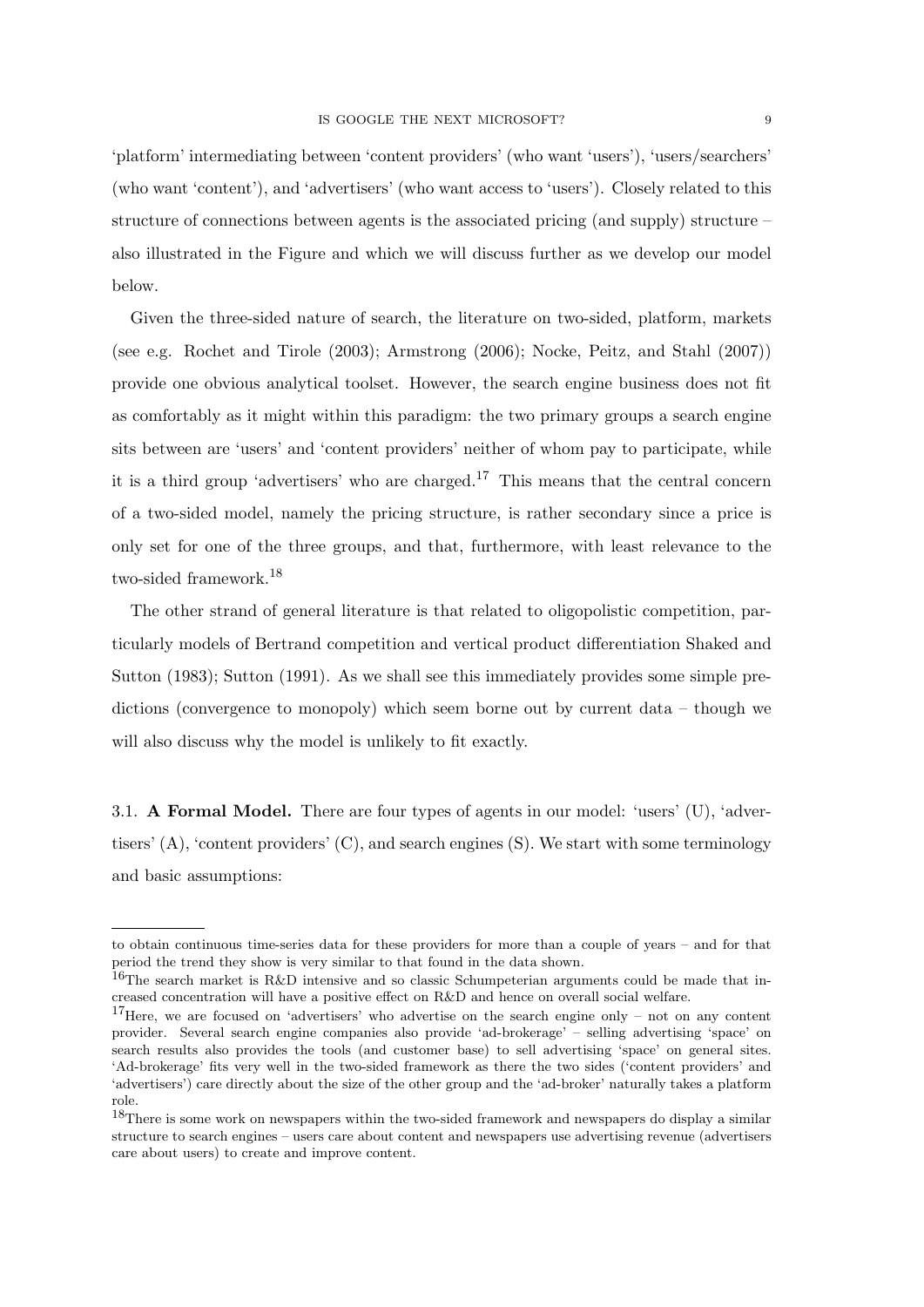- (1) The pool of material made available by 'content providers' is available to all search engines and is available for free. As such, 'content providers' can be ignored as (strategic) agents in this model leaving us to focus solely on the other three types.<sup>19</sup>
- (2) Search engine quality is reflected in a single variable  $v$ , which all users value positively. That is, all attributes of a search engine such as the amount of material it indexes (positive), the up-to-dateness of the index (positive), the relevance of search results (positive), the number of advertisements (zero or negative), can be incorporated into a single overarching variable named 'quality'.
- (3) Each 'user' uses a single search engine and it is the one that offers the highest utility. Note that it is straightforward, and perhaps even more logical, to interpret 'users' in this context as 'usage', that is as denoting individual queries not individuals themselves. Not only does this obviate debate about the correctness of assuming that individuals use a single search engine,  $20$  but it also fits better with the data – most market share information is measured in terms of usage ('hits'/queries on the website), not as the share of individual users. Thus in what follows whenever one reads 'user' one can, if one wishes, substitute, 'usage' or 'query'.

There are N search engines:  $S^1, \dots, S^N$ . Search engine i has quality  $v^i$  and charges price  $p_u^i$  to users. There are a continuum of potential users represented by the interval [a, b] and indexed by t (without loss of generality we may take  $a = 0, b = \infty$  and thereby map potential users one to one the positive real line). A user's utility from using search engine i is given by:  $2^1$ 

$$
U^i_t = U_t(v^i, p^i_u) = u(t, v^i, p^i_u)
$$

<sup>&</sup>lt;sup>19</sup>This largely reflects the world as it is – search engines are able to freely index the vast majority of the web. Of course, there are some exceptions: some websites have restricted access to search engines, either because of concerns about caching and reuse or out of a desire to be remunerated for the content they provide (see e.g. Copiepress v. Google http://www.groklaw.net/articlebasic.php?story=20070726152837334).

<sup>&</sup>lt;sup>20</sup>There is some degree of evidence that users do use multiple search engines. For example, in 2006 Search Engine Watch http://searchenginewatch.com/showPage.html?page=3598011 report figures of Harvest Digital which showed that, of 'experienced' internet users, fully 20% regularly use four or more search engines. However it appears that most users use only one search engine most of the time.

<sup>&</sup>lt;sup>21</sup>A specific form that is similar to that used in the vertical differentiation literature would be  $U_t^i$  $\theta_t v^i - k_t - p^i_u$  where  $k_t$  is a user specific cost of using the engine,  $p^i_u$  is the price charged by search engine i to users and  $\theta_t = \theta(t)$  is user-specific value for quality (assumed, wlog, to have  $\theta' > 0$ ).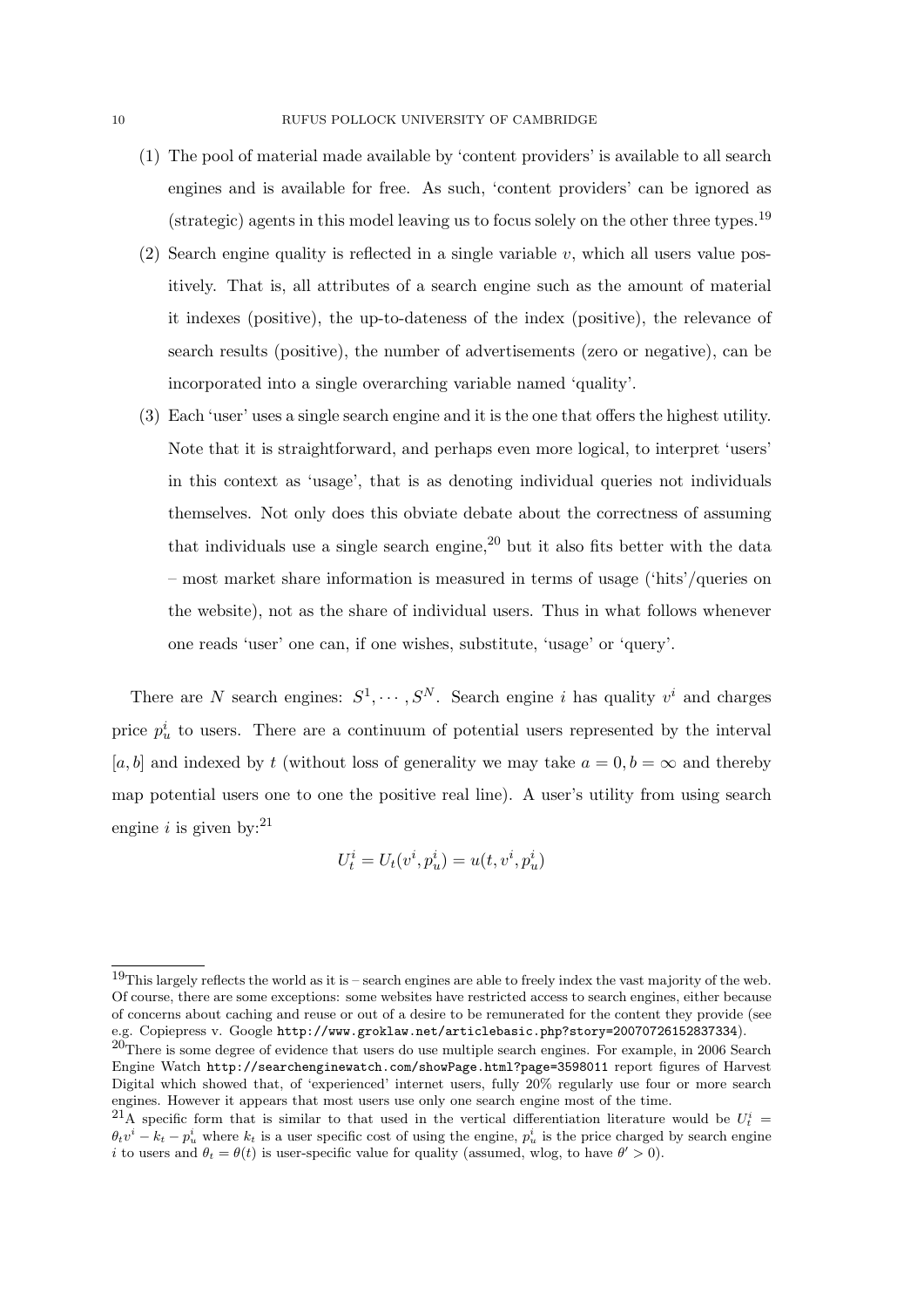It is assumed that utility is increasing in quality for all users  $-u(t, v^i, p^i_u)$  is increasing in v for all  $t.^{22}$ . The user's outside option will be normalized to 0 and users use the search engine which delivers the highest utility.

Total user demand for search engine i is  $q_u^i$  and corresponds to the set of users whose utility from search engine  $i$  is greater than their utility from any other search engine.

$$
q_u^i = \{t | U_t^i \ge 0, U_t^i > U_t^j \forall j\}
$$

Formally,  $q_u^i$  is a set, however when no ambiguity arises, we may equate it with the measure of this set, i.e. the total number users using search engine  $i^{23}$ 

Finally, note that search engine user demand,  $q_u^i$ , will be a function of own quality,  $v^i$  and of price,  $p^i_u$  as well as all the qualities and prices of other search engines:  $q_u^i = q_u^i(v^i, v^{-i}, p_u^i, p_u^{-i})$ . For notational convenience, when no confusion will arise, we will frequently drop the search engine index i and write  $U_t = u(t, v)$ ,  $q_u$  etc.

3.1.1. Advertising. Advertising will be modelled using a reduced form approach as follows. First let the advertising revenue generated by user  $t$  at search engine  $i$  be denoted by  $a(t, v^i, q_u^i)$  – which becomes  $a(t, v, q_u)$  without the *i* index. Total advertising revenue at search engine  $i$  is then given by the sum of this revenue across all users of that search engine:

$$
R_A = \int_{q_u} a(t, q_u, v) dt = R_A(q_u, v)
$$

3.1.2. Search technology. The total costs of a search engine are a function of quality, the number of users and the amount of advertising:

$$
C = C(v, q_u, R_A) = C(v, q_u, R_A(v, q_u) = \bar{C}(v, q_u)
$$

It will be useful to divide C up into two parts as  $C = c + c<sub>A</sub>$  where  $c = c(v, q_u)$  $C(v, q_u, 0)$  are 'core' or 'user' costs and  $c_A(v, q_u) = \overline{C} - c$  are 'advertising' costs (i.e. those arising from managing 'advertisers').

<sup>&</sup>lt;sup>22</sup>The form chosen implicitly assumes that there is no variation in the valuation of quality across search engines – that is users just care about the level of quality not which search engine it is associated with (note, however, that quality may of course be valued differently by different users).

 $23$ Being precise, one requires that an increase in the 'size' of demand involves a change from a set to a superset of that set (otherwise one may have the case of two sets of 'users' A, B with  $|A| > |B|$  but, because of its composition, B is more valuable).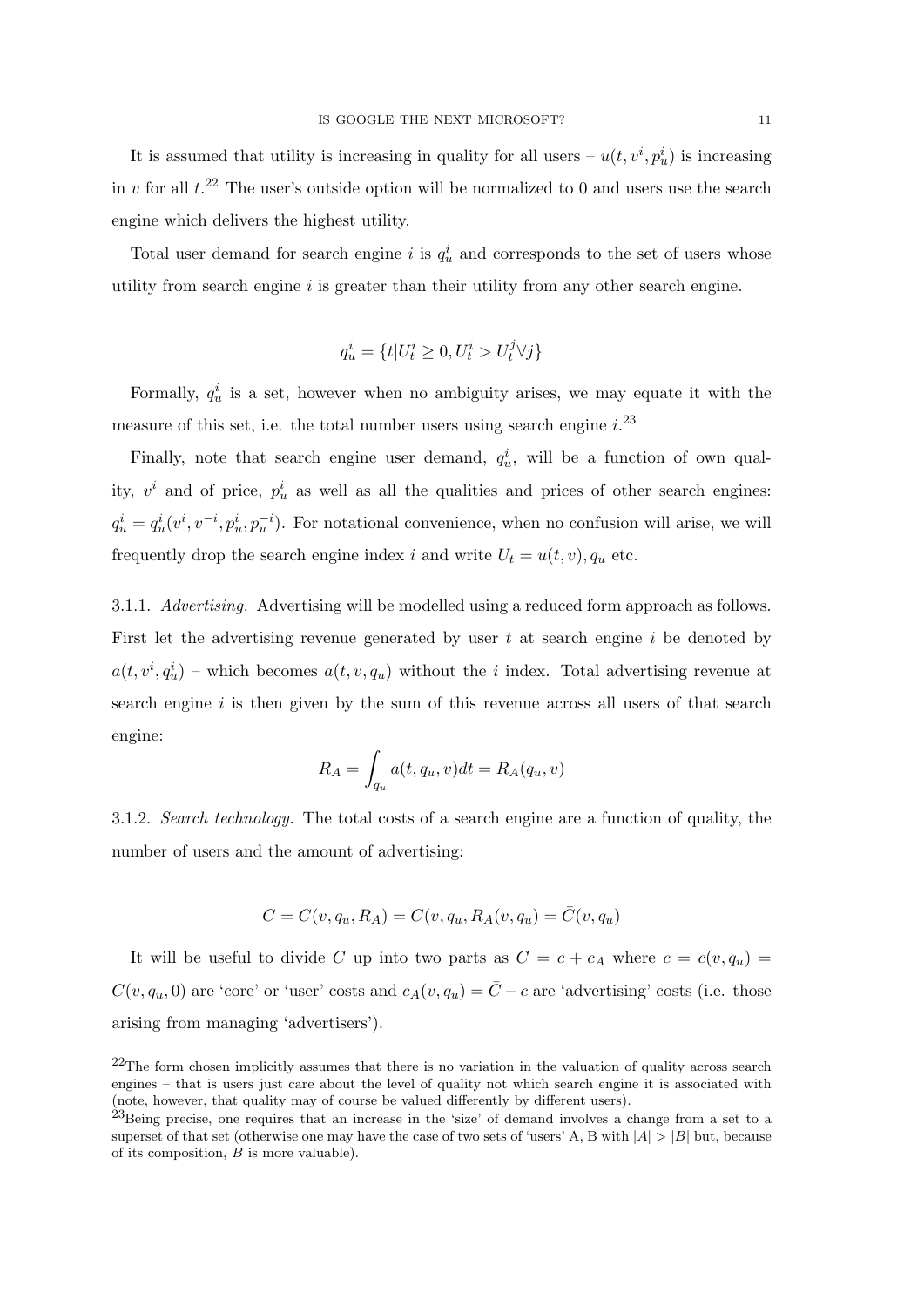Assumption. 'Core/user' costs are primarily fixed. In particular, the marginal cost of an additional user is assumed to be zero. Furthermore, the cost of supplying a given quality is (up to a point) independent of the number of users.  $24$ 

Justification: search engines are R&D intensive and the market generally displays high levels of innovation and obsolescence.<sup>25</sup> In addition, running a search engine service, quite apart from any R&D, is highly capital intensive. That is providing the hardware, support, monitoring etc to keep a search engine running, responsive and up-to-date requires a very significant investment, quite apart from any spending on R&D in order to improve the service. Both of these types of cost, whether related to R&D or the development and maintenance of service infrastructure, are largely fixed. At the same time the marginal cost of serving one additional user (or advertiser) is very low (almost zero in fact), especially when compared to these fixed costs. Taken together, this means that search engine cost structures display many of the characteristics of traditional (natural monopoly) utilities (on both the user and advertiser side of the market): very high fixed costs (both in terms of investment and direct supply) combined with very low (approximately zero) marginal costs.<sup>26</sup>

Putting together the cost function and the revenue function we have that profits are given by:

$$
\Pi = R_A - (c + c_A)
$$

Finally, we make a major assumption about pricing which reflects the current reality of the search engine market:  $27$ 

<sup>&</sup>lt;sup>24</sup>Search quality has several components. 'Pure' quality in the sense of the algorithm is nonrival across users and therefore has zero marginal cost for additional users (the costs of producing algorithm to make the index and rank results are one-off). The costs of maintaining the search service, on the other hand, may marginal component – though costs of IT equipment and maintenance still have significant fixed costs there is a point at which increasing demand necessitates installing new servers, buying more bandwidth etc.

<sup>25</sup>For example, Microsoft claimed to be spending over \$1bn a year on its online services (including its search engine) in 2006 (http://www.cbronline.com/article\_news.asp?guid= 3D810B1B-BBE0-482D-A81C-DBE60BAB97C4).

<sup>&</sup>lt;sup>26</sup>One factor not mentioned is the significant 'learning-by-use' component in search. Search engines learn heavily from the information provided by usage of their engine. For example from the click-through rates on both organic and paid (advertising) results and variation in this rates when different algorithms are employed.

<sup>&</sup>lt;sup>27</sup>While we do not seek to justify this outcome – it is taken simply as a reflection of reality – we observe that a zero-price to users is a common feature in several multi-sided platforms (e.g. shopping malls don't charge consumers to enter). In this case, the choice will be driven by a combination of factors, most prominently: the highly effective method of charging advertisers for access to users' 'attention' (and intentions), the (relatively) high sensitivity of advertising demand and revenue to the level of users and the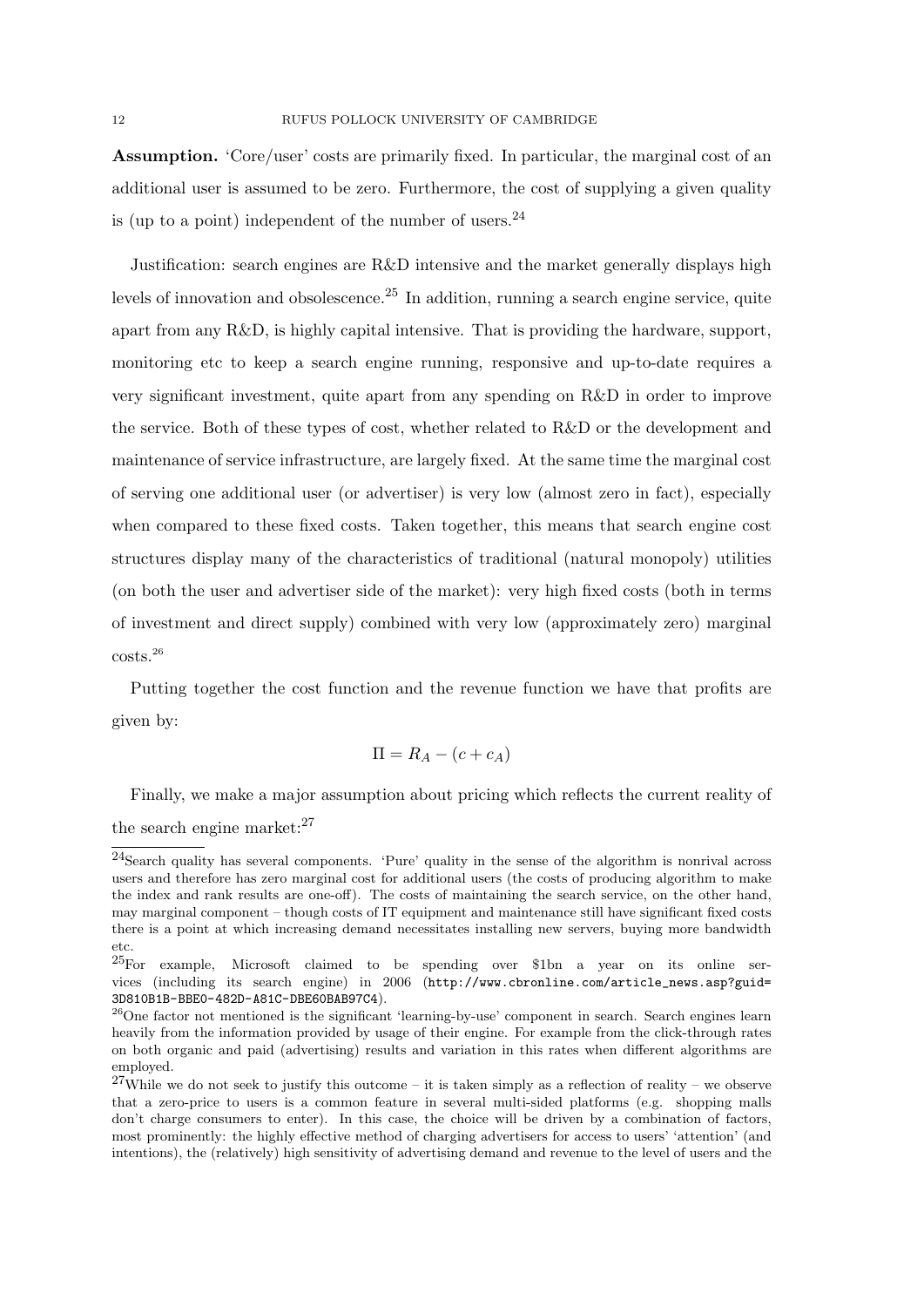**Assumption.** Search engines do not charge users:  $p_u^i = 0$ .

With this assumption, user utility becomes  $U_t^i = u(t, v^i)$  and user demand for search engine *i* becomes  $q_u^i(v^i, v^{-i})$ .

# 4. Market Structure

In this section we formalize some of the intuitive arguments above regarding search market structure. Our basic result is that monopoly, or near-monopoly, is the likely outcome given cost and pricing structure of search. We supplement this formal result with an extensive discussion.

First, recall we can interpret search engine demand,  $q_u$ , as a scalar. This demand (taking other search engine qualities as constant) is a function of  $v$ . We can then invert and take v as a function of demand  $v = v(q_u)$ . Then defining  $\bar{p}(q_u) = R_A(q_u)/q_u$  we have:

$$
\Pi = \bar{p}(q_u)q_u - C(q_u)
$$

This now looks like a classic vertical product differentiation problem in which  $\bar{p}$  now represents the price charged to a user (it is in fact the 'derived' price of a user in terms of advertising revenue). However there are some major differences, in particular  $\bar{p}(q_u)q_u$ is guaranteed to be always increasing in  $q_u$  and it does not make sense to consider  $q_u$  as a function of  $\bar{p}$ .

Furthermore, users do not choose on the basis of price but on the basis of quality so there is no complementarity between quality and price (this would only occur here if one allowed the amount of advertising to negatively impinge on demand – in that case  $q_u$  would implicitly come to depend on  $\bar{p}$ ). Specifically, as we assume that users are homogeneous in their taste for quality, our assumption of a fixed zero-price has converted the general vertical differentiation model into something very similar to a classic Bertrand setup with firms competing on quality instead of price (and higher quality being preferred by consumers rather than lower price).

large heterogeneity and uncertainty of the value of 'queries'. We should also note that even if search engines do not charge users they could, in fact, pay them to use their search engine either directly or indirectly  $$ e.g. a search engine could pay to ensure they were the default search option in a web browser. While direct payment is unlikely due to adverse selection indirect methods are a real possibility and Google, Yahoo!, Microsoft and Ask have all, at one time or another, paid either browser or computer manufacturers to have their search engine be made the default.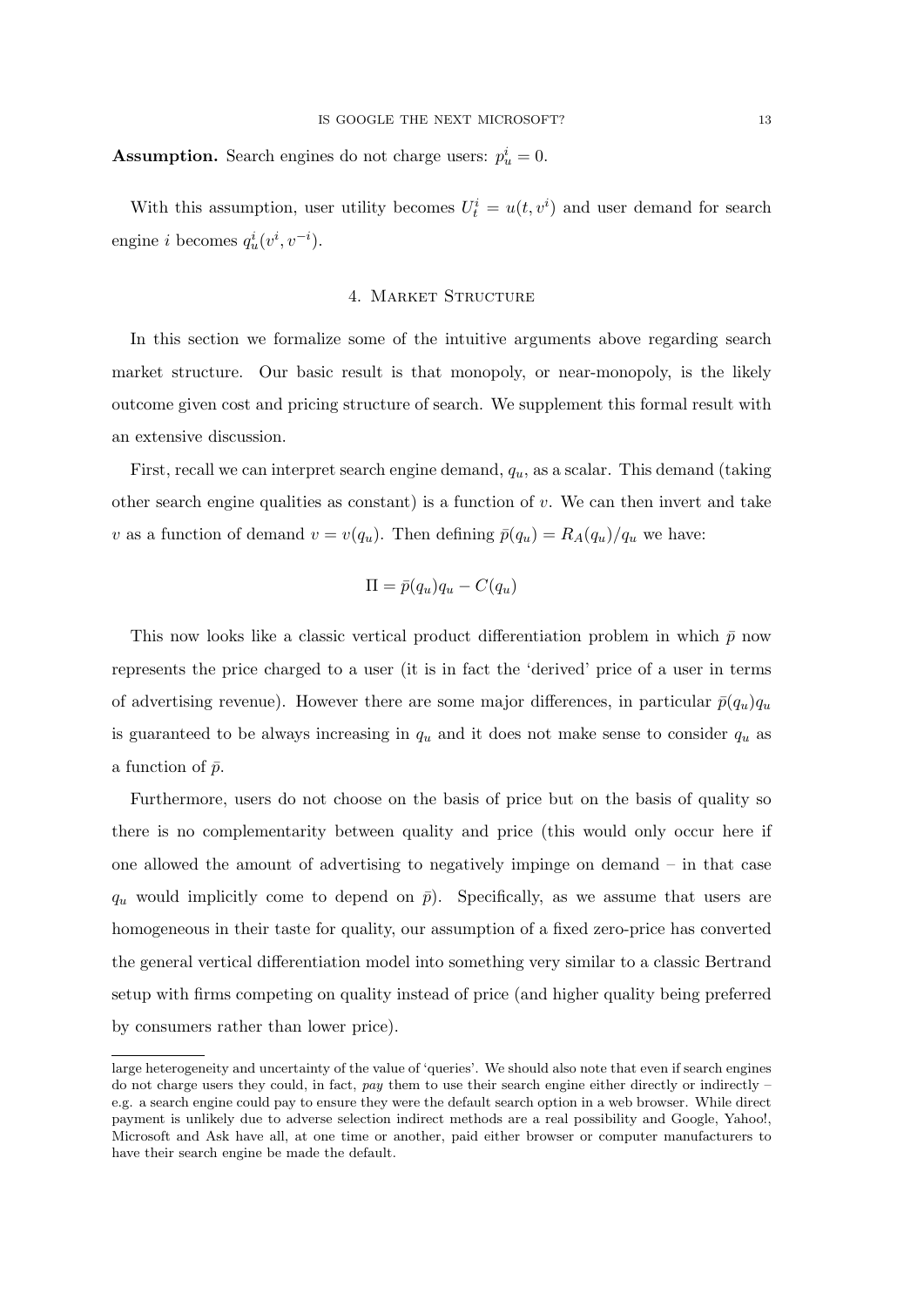Observation. Users will only use the search engine(s) with the maximum quality.

*Proof.* User  $t$  derives utility from search engine  $i$ :

$$
U^i_t=u(t,v^i)
$$

Thus, their utility from search engine i is greater than from j if, and only if, search engine *i* has higher quality and this holds independent of  $t: U_t^i > U_t^j \Leftrightarrow v^i > v^j, \forall t$ . Hence, any users (who is maximizing utility) will use only search engines with maximum quality, i.e. whose v satisfies  $v \geq v^j$  $, \forall j.$ 

In the case where several search engines offer this maximum quality we need to specify how market demand is divided. The simplest approach is to assume that all demand configurations are equally likely which implies that each of these search engines has equal (expected) revenue. To avoid trivial cases, we shall also make the following assumption:

Assumption (Basic profitability conditions). (a) firms with zero quality are inactive and earn zero profits (b) if there is only firm active, at least for one quality level  $v > 0$  that firm can earn non-zero profits (i.e. it is profitable to supply search in the absence of competition from other firms).

Proposition 1. Assuming continuity of costs in quality there is no (Nash) equilibrium in pure strategies of this simultaneous quality choice game.

*Proof.* Let v be the maximum quality offered by a search engine. We must have  $v > 0$ (if not, some firm can profitably deviate). Since provision of quality is costly for a search engine no search engine will offer quality in  $(0, v)$  since they could either deviate to 0 or v and be strictly better off.

Assume that more than one search engine offers this top quality  $v > 0$ . Both must have non-zero market shares (if not then the one with zero market share must be making a loss since quality incurs a non-zero cost). Assume first that quality can be varied continuously in costs, i.e. for any  $\delta > 0$  there exists and  $\epsilon$  such that a firm can spend less than  $\delta$  but increase its quality by  $\epsilon$ . By 'deviating' in this way, one of the firms can offer quality  $v + \epsilon$ and thereby obtain complete market share with cost less than  $\delta$ . Since for any quality increase above zero (and hence for  $\epsilon$ ) the gain in market share is equal to the combined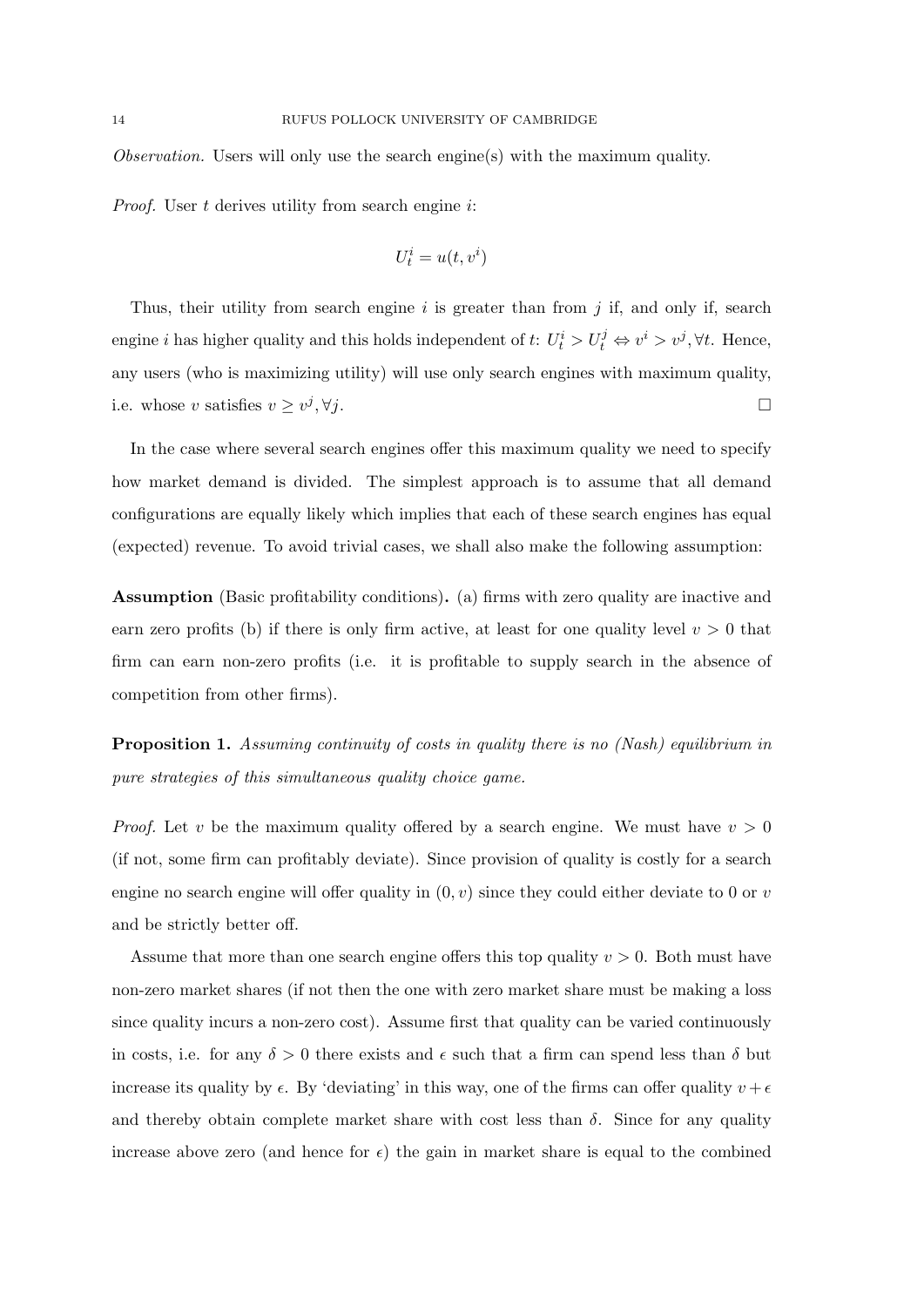market share of all other firms it is bounded below (at a level above zero). As (advertising) revenue is increasing in market share, then the gain in income from advertising is bounded below by some amount  $A > 0$ . Choosing an  $\epsilon$  and  $\delta$  such that  $\delta < A$  we have that such a deviation is profitable and hence no equilibrium can exist in which more than one firm offers a non-zero quality.

Thus one firm offers non-zero quality v and garners all of the market. Let  $v^0$  be the maximum quality such that the firm makes zero profits. Suppose this firm chooses  $v' < v^0$ then another firm could enter with  $v \in (v', v^0)$  and obtain positive profits (so not a NE). The firm must therefore offer  $v^0$ . But, given that other firms are offering  $v = 0$  this firm could deviate to another  $v$  and obtain positive profits and so this cannot be a NE either.  $\Box$ 

Remark. This problem is very similar to the problem of a R&D race with deterministic discovery functions (see Dasgupta and Stiglitz (1980)).

This non-existence result is largely the artefact of the strict simultaneity of moves and the discontinuity of payoffs it creates. It therefore makes sense to vary the setup by allowing one firm to 'move first' (a Stackelberg approach). We then have:

**Proposition 2.** When one firm moves first (the leader) there is a single (pure-strategy) Nash equilibrium in which the leader offers a non-zero quality v and is the only search engine in use. All other search engines offer a zero quality level and have no users. The single active firm makes zero profits.

*Proof.* One proceeds exactly as in the previous proof except that if the leader offers  $v^0$  the threat of subsequent entry means that deviation is not a best-response and hence this is a Nash equilibrium.

4.1. Discussion. Clearly, in reality, the situation is rarely this simple and the result is rarely this stark. On the one hand, even with a very dominant firm, there are likely to be some other firms active in the market – i.e. a pure monopoly outcome is unlikely, and it would therefore be better to interpret this result not as predicting absolute monopoly but simply a single highly dominant firm. On the other hand, though there is monopoly, there is also 'strong' contestability in the sense that the active (monopoly) firm is constrained by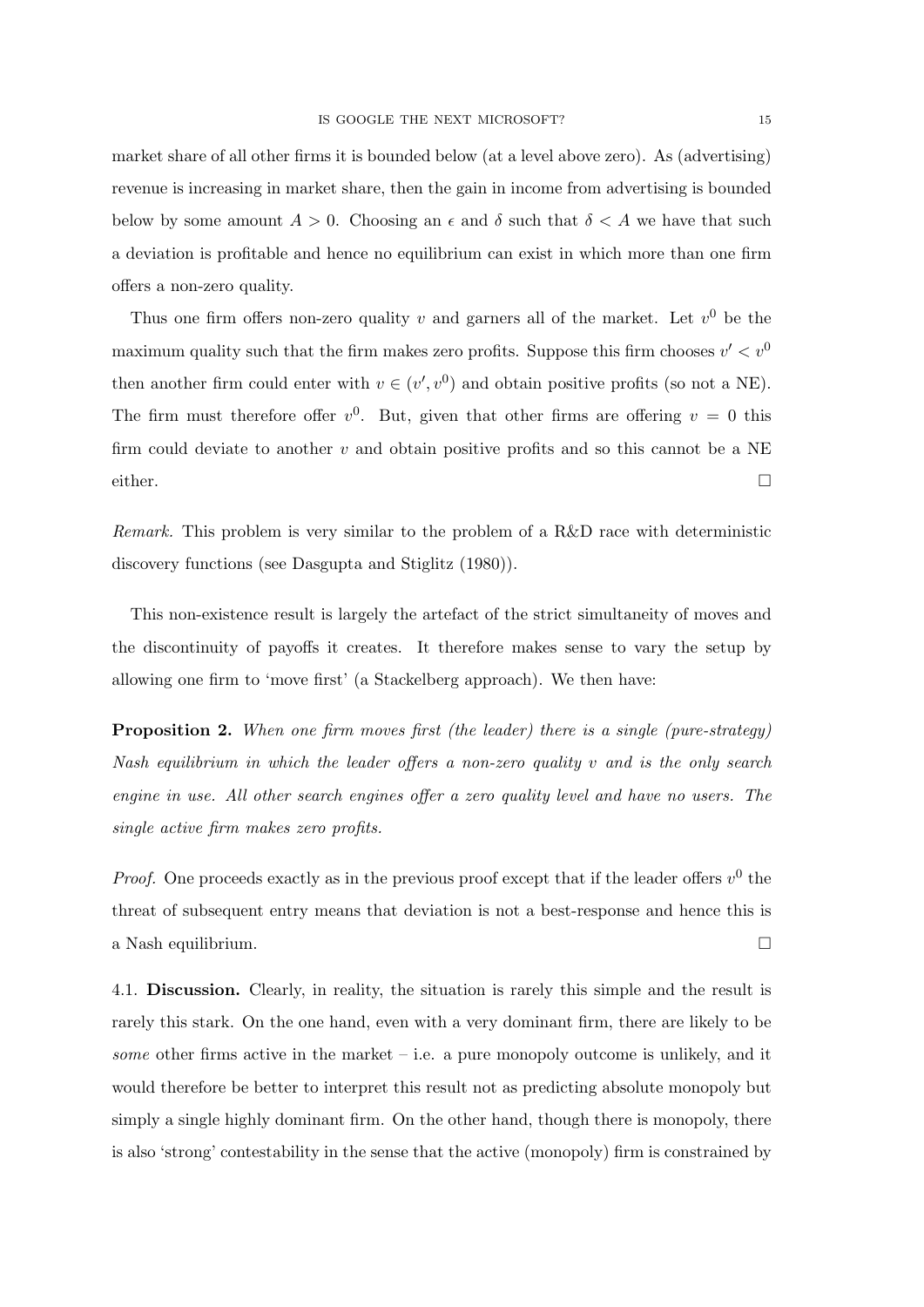the threat of competition to make zero profits and (associatedly) to supply the maximum feasible quality. Both predictions are central to any discussion on the competitiveness of the search market into the future. It is therefore important to consider how robust they are; in particular to evaluate whether they flow from a particular aspect of the formalism (e.g. the use of one-shot Stackelberg) or reflect deeper features of the general environment. We shall discuss each of these two items in turn.

4.1.1. Dominance. It is first worth recalling the main factors driving our formal result: (a) a cost structure which involves high fixed costs (for quality) and low marginal costs (serving additional users)<sup>28</sup> (b) pure quality competition for users (i.e. zero prices and no user heterogeneity). In our view, any model which shares these basic features is likely to show very high levels of concentration and a single dominant firm.

In particular, high fixed cost/low marginal costs alone would imply a concentrated market. After all, as noted earlier, this cost structure is very similar to that of a classic 'natural monopoly' utility – a comparison that is all the more noteworthy given the basic, and crucial, infrastructural role that search engines play in the nascent 'information society'.<sup>29</sup>

This existing tendency to concentration is reinforced by the pricing structure: with a zero price, competition for users (and hence advertisers) takes the form of a winner-takesall competition. It is this lack of competition on price that differentiates the current setup from the classic vertical differentiation models (see e.g. Shaked and Sutton (1983); Sutton (1991)) in which firms choose both quality and price. However it is noteworthy that those models, even with this price flexibility, often predict significant concentration, especially when quality (and the associated fixed costs) are 'endogenous' (as is the case, for example, with R&D and advertising).

Of course, the implicit assumption here is that there is a single (overall) 'quality' attribute which all users value positively (and that this is the only attribute differing across search engines). In reality, it is likely that there is some degree of heterogeneity across

<sup>28</sup>Recall that this cost structure arises from two distinct aspects of the search engine model: economies of scale in the supply of the service itself, and the fixed costs of R&D. We have not distinguished these explicitly in our modelling since both contribute to the overall 'quality' of the experience.

 $^{29}$ Just as access to, say, electricity is now considered essential, at least in most 'developed' countries, so we can imagine that, soon, access to the Internet and, therefore, to a search engine, will be an equally essential requirement.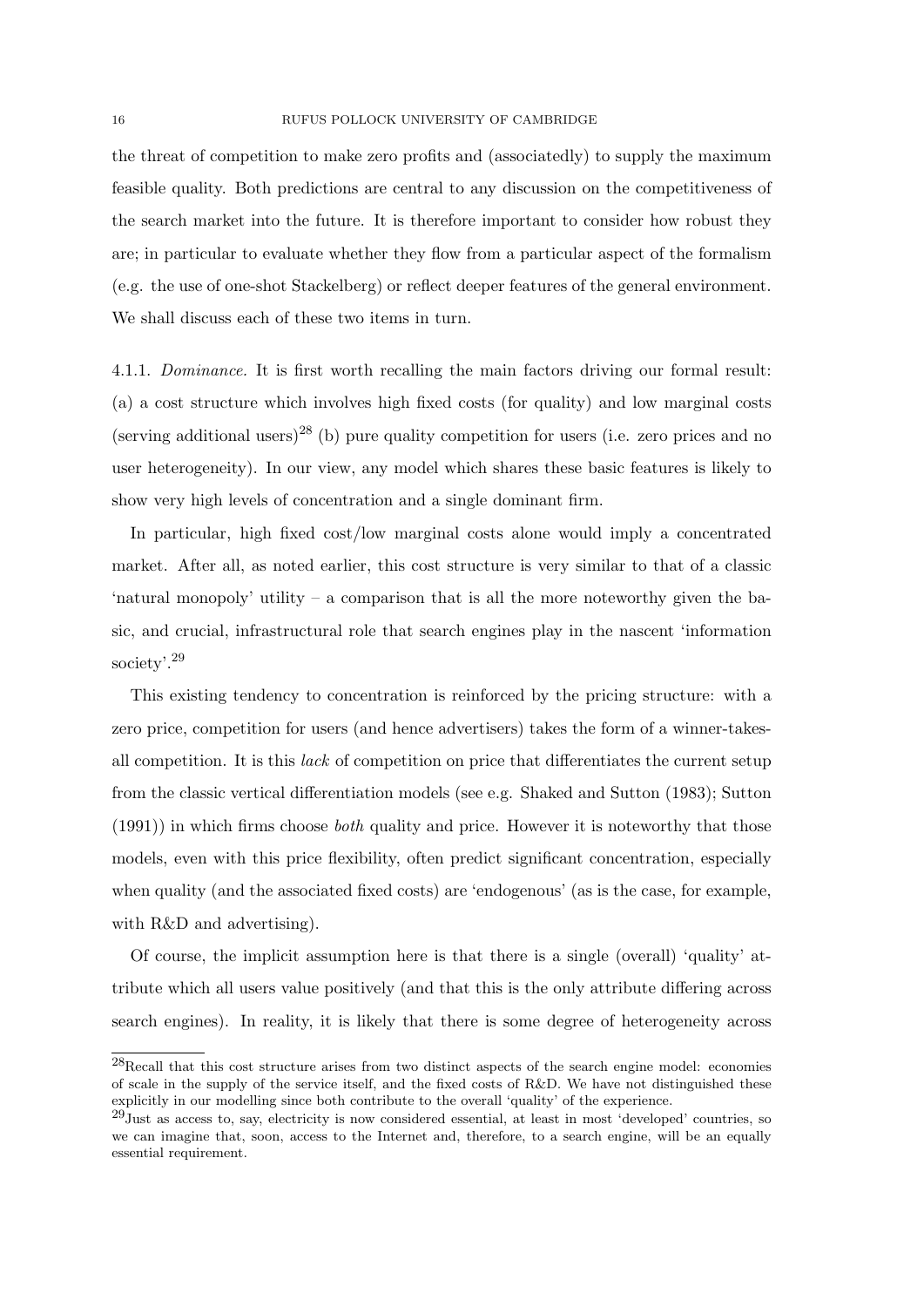users. Brand preference is one obvious, though slightly nebulous, form of such heterogeneity. Another possibility is that search engines specialize in searching a particular kind of content.<sup>30</sup> However, any such heterogeneities are likely be fairly limited compared to the general, homogenous, preference for 'quality' and, as such, unlikely to change the basic property of the existence of a single dominant firm.<sup>31</sup>

4.1.2. Contestability. It is not surprising then that the search engine market is already concentrated, and growing more so. However, might it still be competitive? As discussed in our model, the (credible) threat of entry means that although there is a single firm it behaves rather like it would under competition. Here, even though the fixed costs are large, because the game is static and deterministic, the threat of entry is credible. In reality, the market is dynamic with investments in quality (particularly those in R&D) being made sequentially. Thus, the question as to whether the dominant firm is insulated from the threat of competition by significant 'barriers to entry' is largely determined by how these dynamics interact with the large (sunk) fixed costs.<sup>32</sup>

Generally, the question will revolve around the degree to which an incumbent can credibly 'block' entrants. This in turn depends on a variety of factors. Two of the most important will be (a) the size (and 'sunkness') of fixed costs; (b) the degree of (non-price, non-quality) 'lock-in' to an incumbent due, for example, to switching costs or 'network effects'.

Let us take each of these issues in turn. First, fixed costs seem to be large and growing. Most of the major players have R&D spending in excess of \$500 million a year and the core infrastructure appears to be equally large. Furthermore, most of these incurred costs will be sunk: hardware and infrastructure have limited resale value (obsolescence is high) and the results of R&D will be highly search-specific. Hence, it would appear that, not only are the costs of entry large and growing, but that, facing the threat of entry, an

<sup>30</sup>For example, it is argued that part of Sogou and Baidu's popularity come from their provision of a specific 'MP3-search' facility that allows users to easily search for music files on the Internet (most of which will be unauthorised copies – which perhaps explains the unwillingness of other search engines to emulate them).

<sup>31</sup>However, adding such 'minor' heterogeneities would allow the model to become more realistic by predicting the existence of several small, fringe firms.

<sup>32</sup>For example, pursuing the analogy with the R&D literature, there are a variety of results (e.g. Harris and Vickers (1985)) which show that in a multi-stage race when the 'leader' has a large enough advantage even though 'followers' may exist (or could enter) the 'leader' can ignore this threat and behave like an (uncontested) monopolist – obtaining, for example, non-zero profits.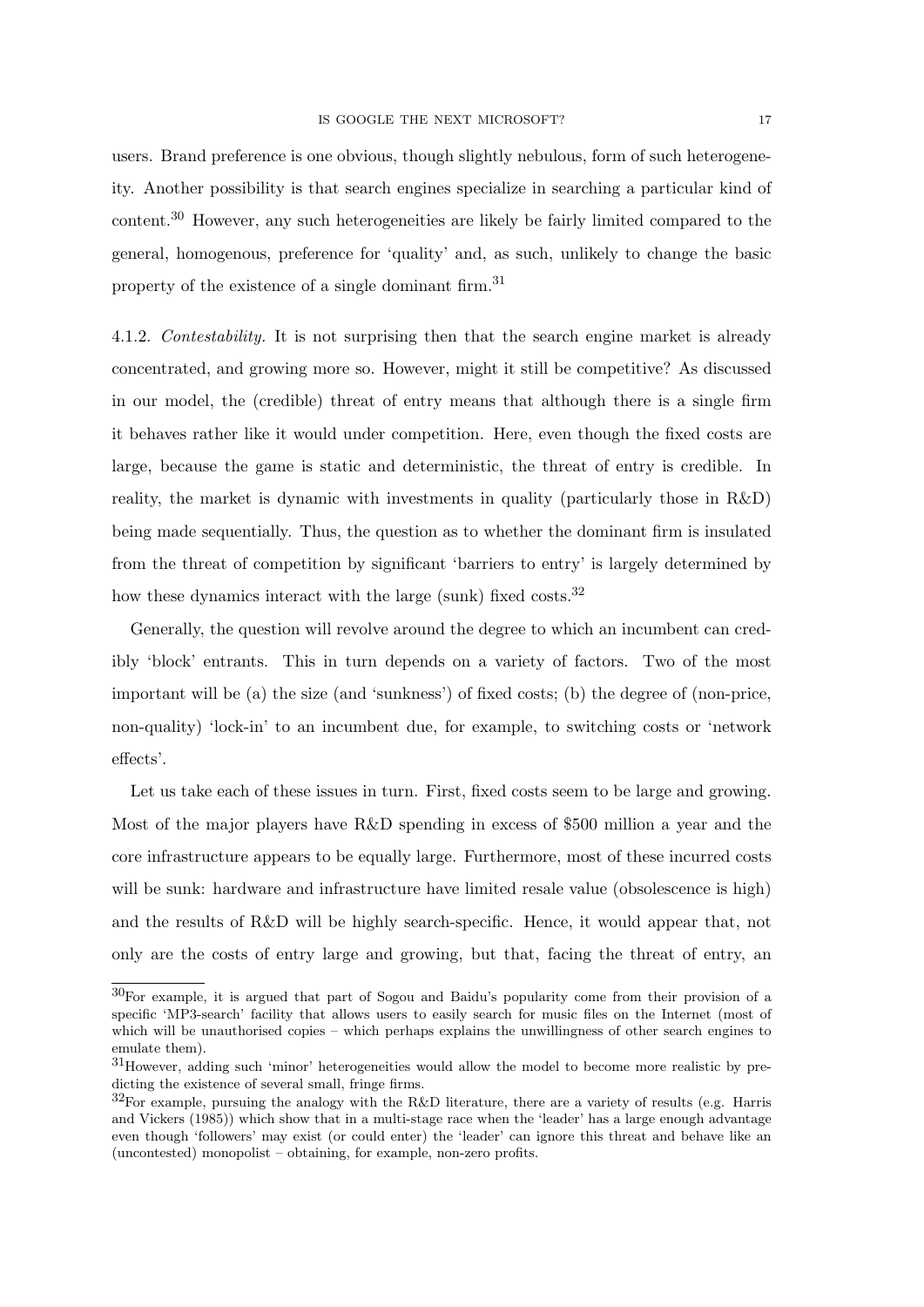incumbent can credibly commit to be 'aggressive' – for example via heavy R&D spend to improve quality.

On the lock-in question we focus on switching costs. If switching costs are high then, even if an actual or potential competitor offers a better quality product, they will find it hard to obtain market share (rapidly). The question of switching costs applies both to users and to advertisers as both are needed for a search engine to be successful. That said, one would expect that, if users switched, it would not be hard to persuade advertisers to switch as well, so it seems reasonable to focus on the user-side switching costs.

At first glance it would appear that switching costs are very low. After all, a search engine user can switch to an alternative by simply visiting a different website. However, switching costs may not be as low as they appear. In particular, there may be substantial brand effects as well as user adaptation to the behaviour of a particular search engine.

On the first of these points, a recent paper by Jansen, Zhang, and Ying (2007) examined the impact of brand on the evaluation of search results and found a significant impact. Specifically, they displayed an identical set of results through different 'branded' interfaces and elicited user evaluations of their quality ('relevance'). Despite using these identical results they found a 25% difference in rating across engines. Along similar lines, it is interesting to note that there is significant geographical variation in search engine shares. Of course, a significant portion of this may reflect genuine heterogeneity in consumer tastes and in what search engines are offering. However, it is also likely that at least some of this reflects brand 'stickiness'. For example Yahoo!'s core search system is likely to be the same in the UK and the US yet its market share is approximately five times larger in the US than in the UK (19.3% vs. 3.9%). Similarly, Google – the leaders in almost every other jurisdiction, trail Baidu (the first-mover) in China despite significant efforts on Google's part.<sup>33</sup> While such jurisdictional heterogeneity, particularly where it relates to first-mover advantage, does not necessarily imply high switching  $costs$ ,  $34$  it does, at the

<sup>33</sup>In most jurisdictions, Google should be considered the original 'first-mover' in which it has a lead despite not being the first to enter as all other companies to pre-date it in the search market either were not focused on search itself (for example Yahoo!) or fell out of contention before the importance of search (qua search) was recognized (e.g. Altavista).

<sup>34</sup>For example it fits comfortably within the escalation models of Sutton, and in fact Sutton (1991, 1998) provides a large variety of cases where 'random' advantages early on in an industry have played out into permanent long-term dominance.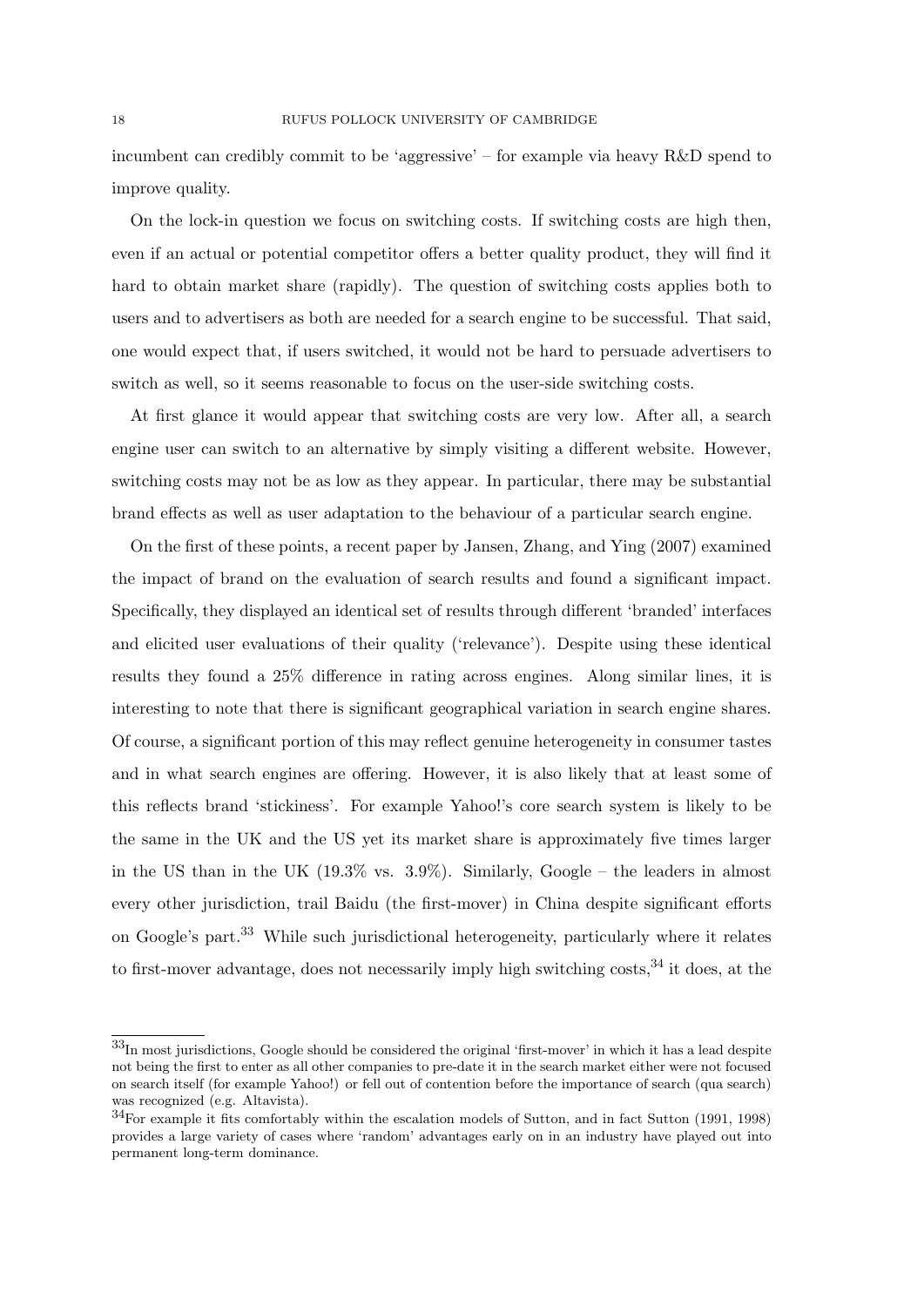very least, imply that there are significant factors affecting market shares which do not arise straightforwardly from superior quality of service.

It is also important to note that an increasing number of users pursue fairly sophisticated query strategies, often refining (and refining again) their initial query if it fails to turn up what they are looking for. It seems likely (though not empirically tested, to our knowledge) that refinement strategies are search engine specific. As such, switching to a different engine is likely to involve some re-learning costs as a user adapts to the different search strategy required by the different search engine.

Moreover, an increasing number of search engines offer some form of explicit or implicit personalization. Such personalization, which could be used either to improve a user's search experience or increase their value to advertisers, is clearly search engine specific. Naturally, this leads to increased switching-costs. Whilst these points are largely conjectural, there is some empirical evidence that users display increasing 'loyalty' to search engines. For example, a Jupiter Research study from 2006<sup>35</sup> looked at user behaviour when they did not find what they were looking for with their first query. They found that 41% tried again (compared to just 28% four years earlier in 2002). Of these 82% refined their query on their existing search engine and 18% switched engines, whereas four years earlier only  $68\%$  stayed with their existing engine (and  $32\%$  switched).

4.1.3. Conclusion. To sum up, the monopoly (or near-monopoly) result seems reasonably robust to variations in the model structure given the underlying zero-user price/quality competition model of search. In addition, this result fits fairly well as first-order approximation as the current state of the search market in most jurisdictions (especially when dynamics are taken into account). However, the strong contestability result (and associated zero-profits outcome) is unlikely to be robust.

Thus, in examining the effect of monopoly we will focus on the case where the monopolist has some degree of flexibility in choosing variables such as the level of quality (by contrast, in the basic model above the monopolist is constrained to offer the maximum possible level of quality). Furthermore, in a dynamic model this flexibility would be likely to grow over time, concomitantly with the growth in the investment needed to rival the incumbent's quality level (it is these existing, 'sunk', costs which form the barrier to entry/competition

 ${}^{35}$ Reported at http://searchenginewatch.com/showPage.html?page=3598011.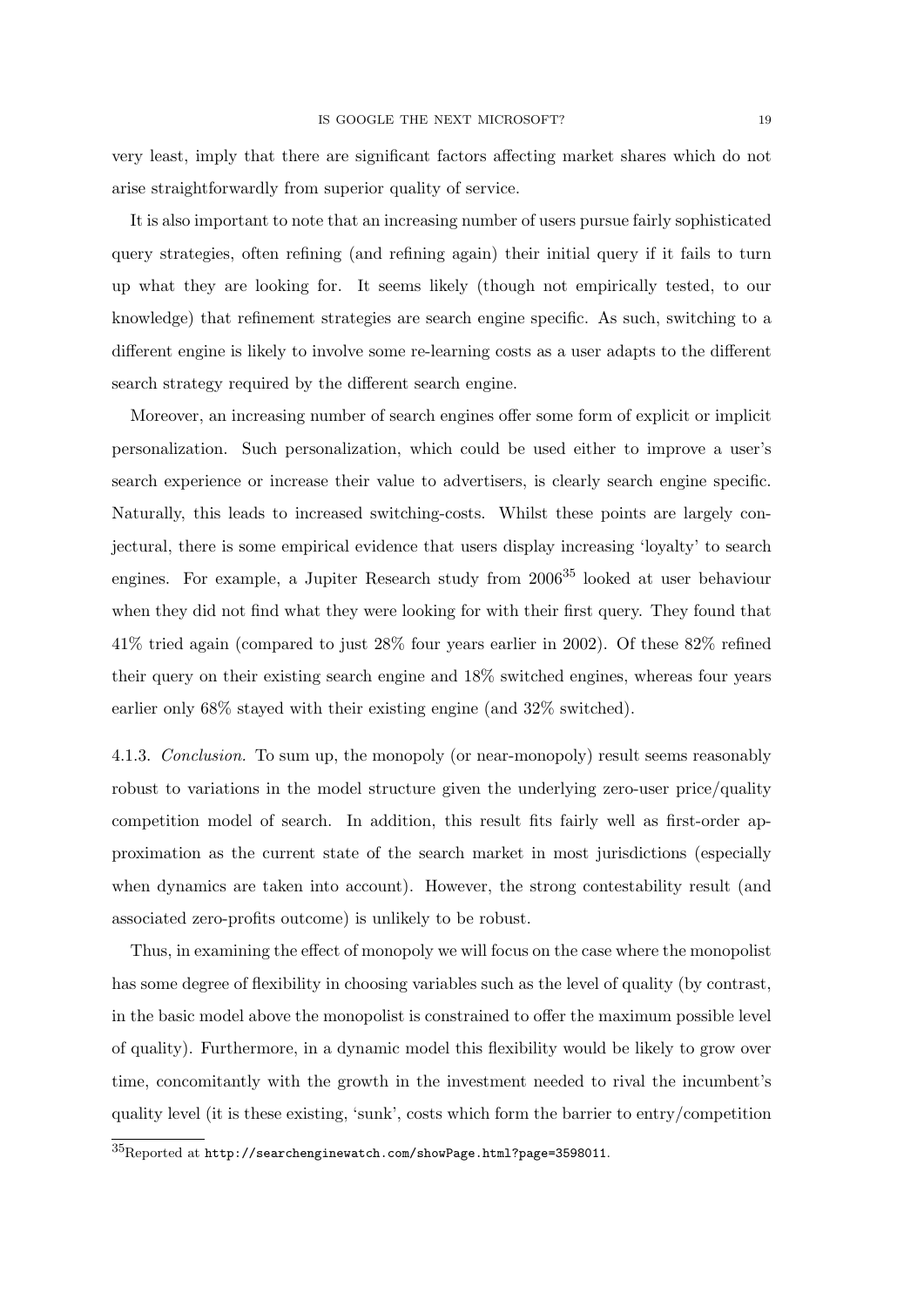in this market). Hence, in the next section, a fair degree of latitude will be assumed for the monopolist in regard of pricing and quality provision, $36$  and our attention will be on how the monopolist's choice of these variables affects consumer and societal welfare, rather than on issues of market structure and market share.

### 5. Monopoly and Welfare

In this section we obtain formulae for social welfare and monopoly profits and, using these, values for the optimal and monopoly level of search engine quality. We then proceed to compare these outcomes in order to evaluate how well monopoly performs compared to the social optimum.

5.1. Welfare. We begin by defining a social welfare function  $W^{37}$ :

 $W =$  Utility of Users + Profits of Search Engine + Profits of Advertisers  $= U_U + \Pi_S + \Pi_A$ 

We observe that users' utility, search engine profits and advertisers' utility must all be inter-related: when advertisers pay money to the search engine they must expect to recoup these funds in the form of more buyers or higher prices.

Here we take a reduced form approach to connect advertising, search and users and thereby avoid a diversion into a detailed analysis of the form of the advertising market and the equilibrium conditions. First, recall that  $R_A$  is the total revenue from advertisers accruing to the search engine (which is therefore also equivalent to total payments by advertisers), and  $R_U$  the total *additional* revenue accruing to advertisers from users as a result of their advertising (that is revenue related to their advertising activities). Next let  $U_A$  be the (gain in) utility users derive as a result of advertising. Then total advertising profits (in respect of the activities under consideration here) are  $\Pi_A = R_U - R_A$ . Search profits are  $R_A - (c + c_a)$ . Meanwhile total user utility is given by the combination of the

<sup>&</sup>lt;sup>36</sup>If one needed to incorporate the impact of external competition, either actual or potential, this could be imposed in the form of a minimum quality level or the like.

 $37W$ e accord consumer surplus and producer surplus equal weight in the social welfare function. While this is standard practice one could argue that the widespread and diverse set of users and the relatively concentrated ownership of most search engine companies might merit explicit distributional weights. We have not pursued this possibility but note that it would be relatively easy to introduce an explicit weighting into the analysis.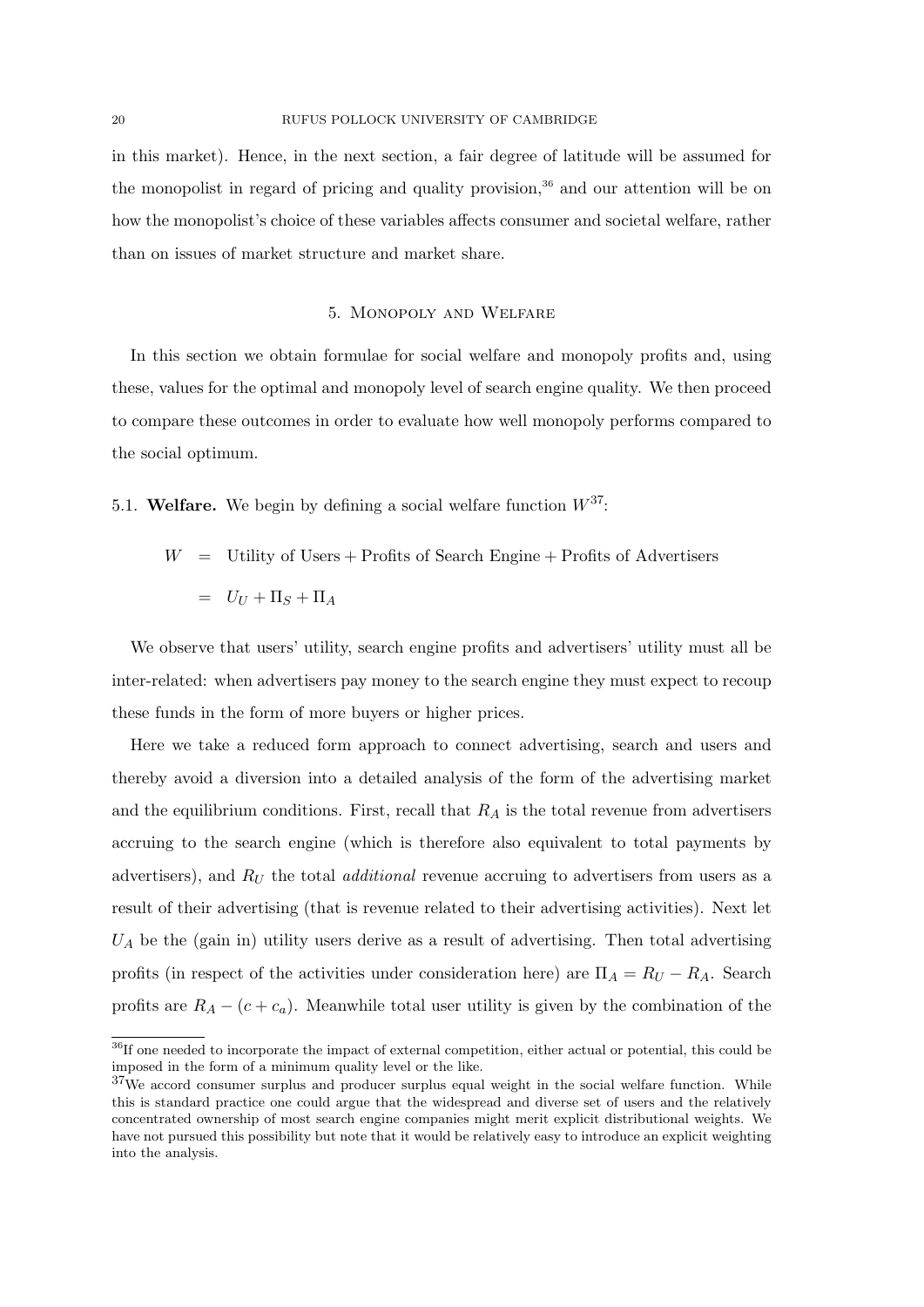utility from search<sup>38</sup>  $U_S(v, q_u) = \int_{q_u} U_t$  with the (net) utility from advertising  $U_A - R_U$ . With these formulations social welfare now has the form:

$$
W = US + (UA - RU) + (RA - c - cA) + (RU - RA) = US + UA - c - cA
$$

The final step is to specify  $U_A$ , the impact of advertising on users' utility. Here there are three options which could be put under the classic headings of advertising as:

- 'Good':  $U_A > 0$ . In this case, advertising directly improves users' welfare, perhaps by enabling better matches between consumers and producers, reducing 'search' time,<sup>39</sup> or simply directly increasing the valuation of the good advertised.
- 'Bad':  $U_A < 0$ . Advertising decreases consumer's utility, for example by reducing the quality of matches, or creating incentives for malicious behaviour.<sup>40</sup>
- 'Neutral':  $U_A = 0$ . Advertising has a neutral effect on consumer's utility generating neither direct benefits nor direct costs. This would correspond to the classic case of advertising as a war of attrition in which all (advertising) rents are dissipated in competition (or, in this case, payments to the search engine).

With plausible arguments on both the 'good' and 'bad' sides our approach will be to compromise and adopt the neutral perspective in which  $U_A = 0$ . While this is a convenient simplification we would point out that, obviously, a different assumption whether in the positive or negative direction could have a substantial impact on the overall welfare findings and this should be kept in mind by the reader. With this assumption, social welfare is (dropping 'S' subscript on  $U_S$ ):

 $W = U(v, q_u(v)) - c - c_A = \text{User utility from search} - \text{Search engine cost}$ 

 $38$ As before, all superscript i indices used to index the search engine will be omitted as there exists only one search engine.

 $39$ See for example, the arguments in Athey and Ellison (2007).

<sup>&</sup>lt;sup>40</sup>See Edelman (2006, 2007). As Edelman summarises: "Across all search terms we analyze, a Google ad is on average more than twice as likely to take a user to an unsafe site [one which installed spyware, adware and the like without fully informing the user] than is a Google organic link. At Ask, the difference is especially pronounced: Their sponsored results are almost four times as risky as their organic listings." Summed over all engines his data indicated that 'organic' results had 2.0% 'red-rated' sites and 1.1% 'yellow-rated' sites while for 'sponsored' results the rates were 6.5% and 2.0% respectively. Edelman goes on to give numerous examples of ways in which the sponsored results (adverts) on search engines may be substantially poorer than the organic results. To take one example: in May 2006 the top sponsored link for 'Skype' was download-it-free.com who, despite their name, charged \$29 to download a copy of Skype, a program that is supplied for free by its producer (skype.com – the first 'organic link for this search). He also discusses the possible incentives for search engines to behave in this way due to the large revenues that 'bad' sponsored links can generate (see e.g. http://www.benedelman.org/news/012606-1.html).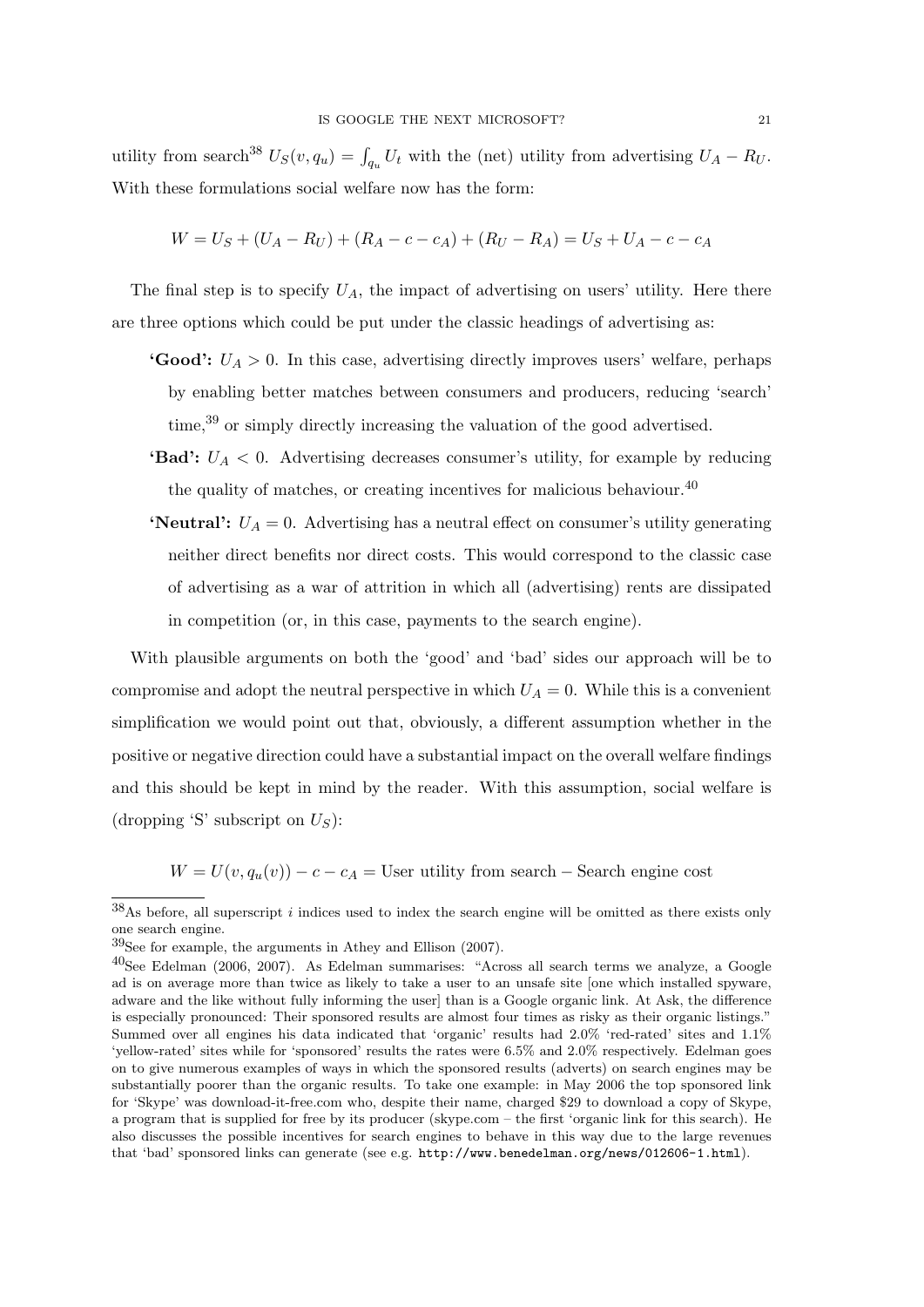Proposition 3. The socially optimal level of advertising is zero and the socially optimal level of quality  $v^W$  solves:

$$
U'(v^W) = \underbrace{U_v}_{\text{Mary. util. on existing queries}} + \underbrace{U_q q'}_{\text{Mary. util. on new queries}} = \underbrace{c'}_{\text{Marginal cost}}
$$
(5.1)

*Proof.* Advertising does not now enter the formulation for W except via  $c_A$ . It is therefore immediate that maximizing welfare requires  $c_A = 0$  and  $R_A = 0$ .<sup>41</sup> We therefore have  $W = U<sub>S</sub>(v, q(v)) - c(v)$  and the result follows.

5.2. Monopoly. Recall that monopoly profits are:

$$
\Pi = R_A(v, q) - c(v, q) - c_A(v, q)
$$
  
=  $R_A(v, q(v)) - c(v, q(v)) - c_A(v, q(v))$   
=  $R_A(v) - c(v) - c_A(v)$ 

The monopolist's profit maximization problem is then to choose the quality level  $v^M$ that maximizes this function. We have that  $v^M$  satisfies the following first order condition:

$$
R' = \underbrace{R_v}_{\text{Marg. rev. on existing queries}} + \underbrace{R_q q'}_{\text{Marg. rev. from new queries}} = \underbrace{c' + c'_A}_{\text{Marginal cost}} \tag{5.2}
$$

Where subscripts indicate partial derivatives (the  $A$  subscript on  $R$  has been dropped),  $\prime$ indicates a total derivative, and  $c'_{A}$  is shorthand for  $c'_{A}(q(v)) = \overline{C} - c'$  (which is necessarily positive). In text we have:

5.3. How Optimal is Monopoly? We now compare socially optimal search quality  $v^W$ , and usage  $q_u^W$ , with that obtaining under monopoly. In particular, whether the quality level under monopoly is too high or too low compared to the socially optimal level (equivalently is search quality 'over-provided' or 'under-provided' under monopoly).<sup>42</sup> The

<sup>41</sup>This implicitly assumes the search engine could be directly funded by non-distortionary taxation. If this is not possible, advertising could be used if that were an efficient way to raise revenue. Nevertheless, the general point that 'society' would choose a lower level of advertising than the search engine is likely to be robust. We should also emphasize that a non-zero value of  $c_A$  has no material impact on the remainder of the welfare analysis presented below (i.e. replacing the zero value for  $c_A$  with the value for the monopolist will have no significant effects).

<sup>&</sup>lt;sup>42</sup>The optimality of monopoly in traditional models of quality choice (and the related question of whether quality is under or over-supplied) is well-studied topic (the general result being 'it depends'). We note that our situation here is a little different in that user price is constrained to be zero and charging occurs indirectly through advertisers.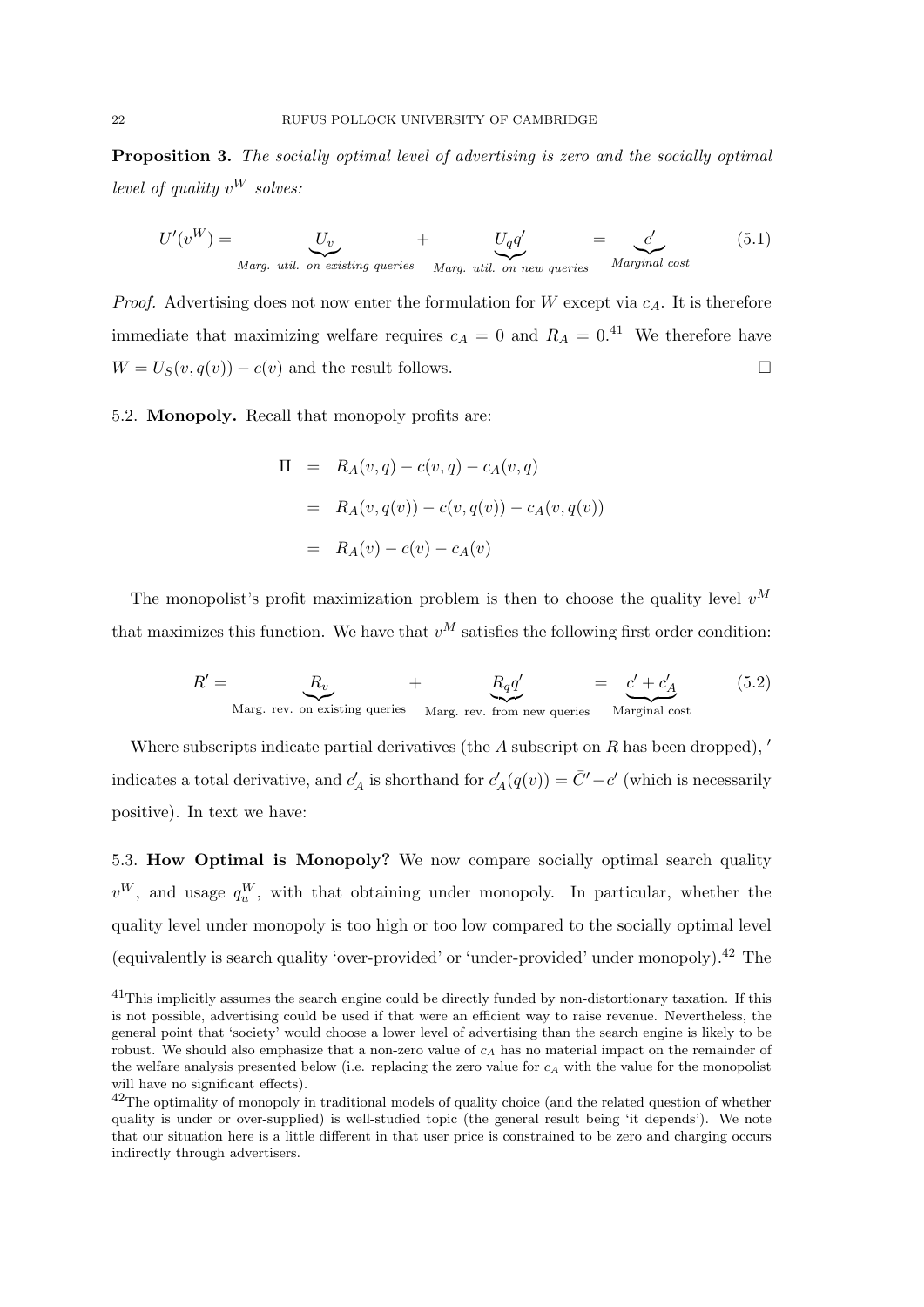simple answer, as encapsulated in the following proposition, is that both under and overprovision are possible. However, there are several reasons, discussed in detailed below why under-provision is more likely.

Proposition 4. A monopolist may under or over-provide quality (relative to the social optimum) depending on the form of the revenue and search utility functions. The likelihood that the monopolist under-supplies quality is greater:

- The smaller the advertising revenue from new users  $(R_q)$  compared to the social value of new users  $(U_q)$  (this is the classic social-private gap).
- The greater the positive effect of quality on the utility of existing users:  $U_v$  (this increases the socially optimal level but leaves the monopoly level unchanged).
- The greater the (negative) direct ('substitution' and 'antagonism') effect of quality on the monopolist's revenue  $R_v$  (this decreases the monopolist's chosen quality but leaves the socially optimal level unchanged).
- The higher the (marginal) cost of advertising  $c'_{A}$  (this decreases the monopolist's chosen quality but leaves the socially optimal level unchanged).

5.3.1. Under-provision. Take the approach of a 'normal' monopoly model: for an increase in quality a) the utility from an extra user  $(U_q q')$  is larger than or equal to the revenue received by the monopolist  $(R_q q')$  b) the effect on existing users would be greater for utility  $(U_v)$  than for revenue  $(R_v)$ .

With an assumption of diminishing returns to quality, these functions are decreasing in v. Together with the fact that:

$$
R' = R_v + R_q q' = c' + c'_A \ge c' = U_v + U_q q'
$$
\n(5.3)

These would imply  $v^W \ge v^M$ , i.e. that the monopolist under-provides search quality (analogously to, but for slightly different reasons, to the way a monopolist under-supplies demand).

5.3.2. Over-provision. How can the situation differ from the 'normal' monopoly case? The key point is that the monopolist's revenue function is not a 'normal' revenue function and the revenue from an additional user comes from the advertising revenue linked to that user not from a direct user payment. This breaks the link between utility and revenue and make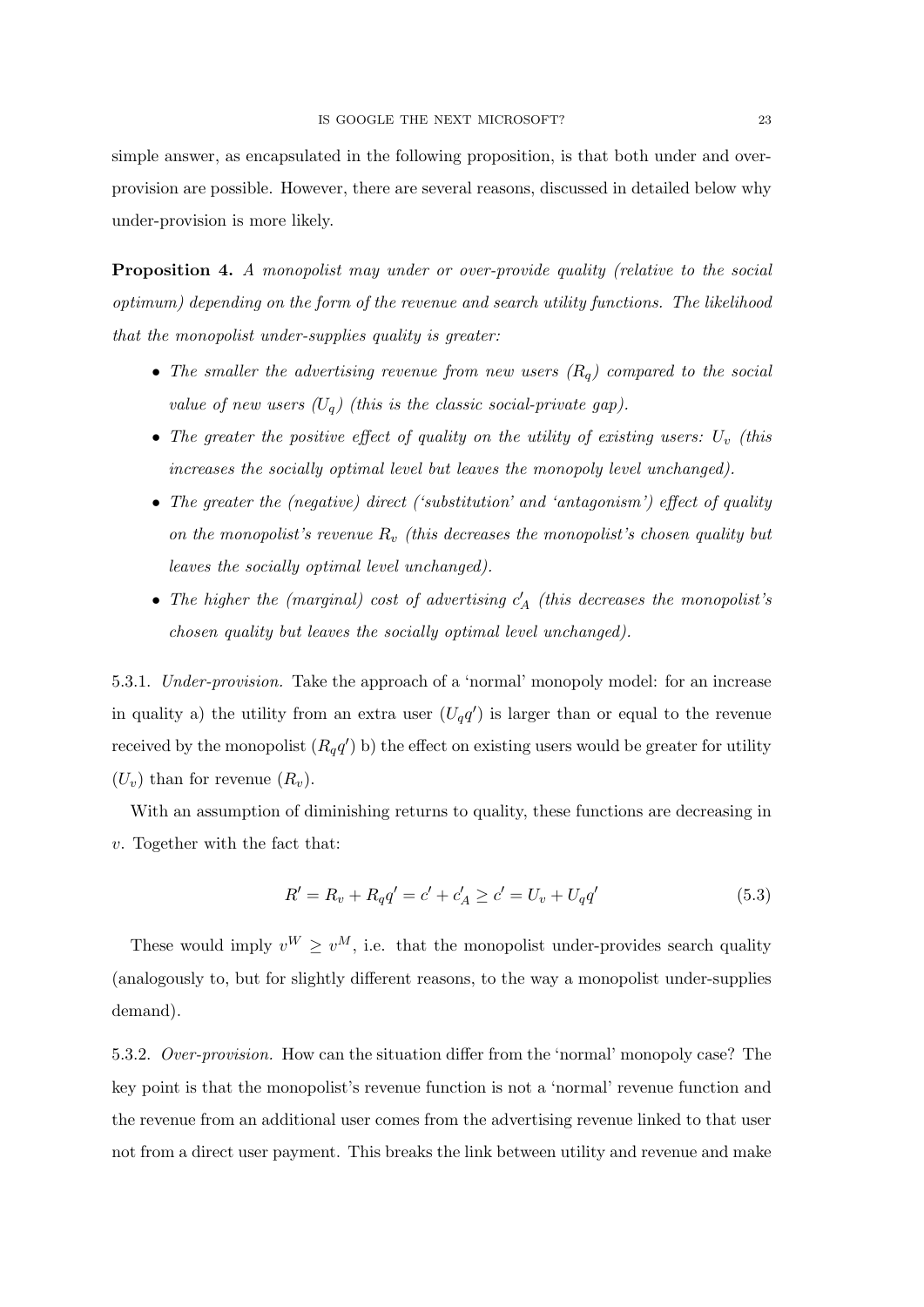it possible for marginal revenue  $R_q$  to exceed marginal utility  $M_q$  and hence (depending on the magnitudes of the direct effect of quality  $(R_v, U_v)$  the fact that monopoly quality is higher than the socially optimal level  $(v^M > v^W)$ .

There are two distinct mechanisms by which this can occur. First, and simplest, advertising revenue for an additional user is higher than the utility that the user gets from search (after all, a search engine chooses to charge advertisers and not users).

Second, revenue displays increasing returns in the number of users (at a greater rate than utility). Increasing returns can occur for two distinct reasons: a) economies of scale involved in advertising on a search engine, for example those that would arise from a fixed cost in generating or placing an advert b) economies of scope in advertising, arising, for example where an advertiser wishes to carry out several (related) campaigns each targeting different types of users and/or queries. In both cases, revenue would show increasing returns in the number of users (and quite independently of the utility function). This in turn means  $R_q q'$  is, at least over some portion of its domain, increasing in quality rather than decreasing and hence that (total) marginal revenue  $R'$  may be larger than total marginal utility, U', again implying that the monopolist's quality  $v^M$  is greater than the socially optimal level  $v^W$ .

5.3.3. Likelihood of under-provision. The key comparison to make is between total marginal utility  $(U' = U_v + U_q q')$ , and total marginal revenue  $(R' = R_v + R_q 1')$  since at equilibrium we have:  $U' = R' - c'_{A}$ . With diminishing returns,<sup>43</sup> derivatives are decreasing and hence, for example,  $U_v > R_v$  implies, other things being equal, that socially optimal quality is higher than monopoly quality. We will work through the likelihood claims of the proposition in turn.

It is immediate from the discussion in the previous paragraph that the smaller is marginal revenue from new users  $R_q$  compared to the utility from new users  $U_q$  (i.e. the larger 'social-private gap) then the greater likelihood, all other things being equal, that the monopolist under provides quality.

A similar argument applies to the direct effect of quality on utility and revenue:  $U_v, R_v$ . Finally, since  $U' = R' - c'_{A}$  the larger the marginal costs of advertising the lower U' relative

<sup>43</sup>Returns to quality will be eventually decreasing even if they are increasing over some portion of the quality domain and second-order conditions will require the equilibrium point to be at a point of diminishing returns.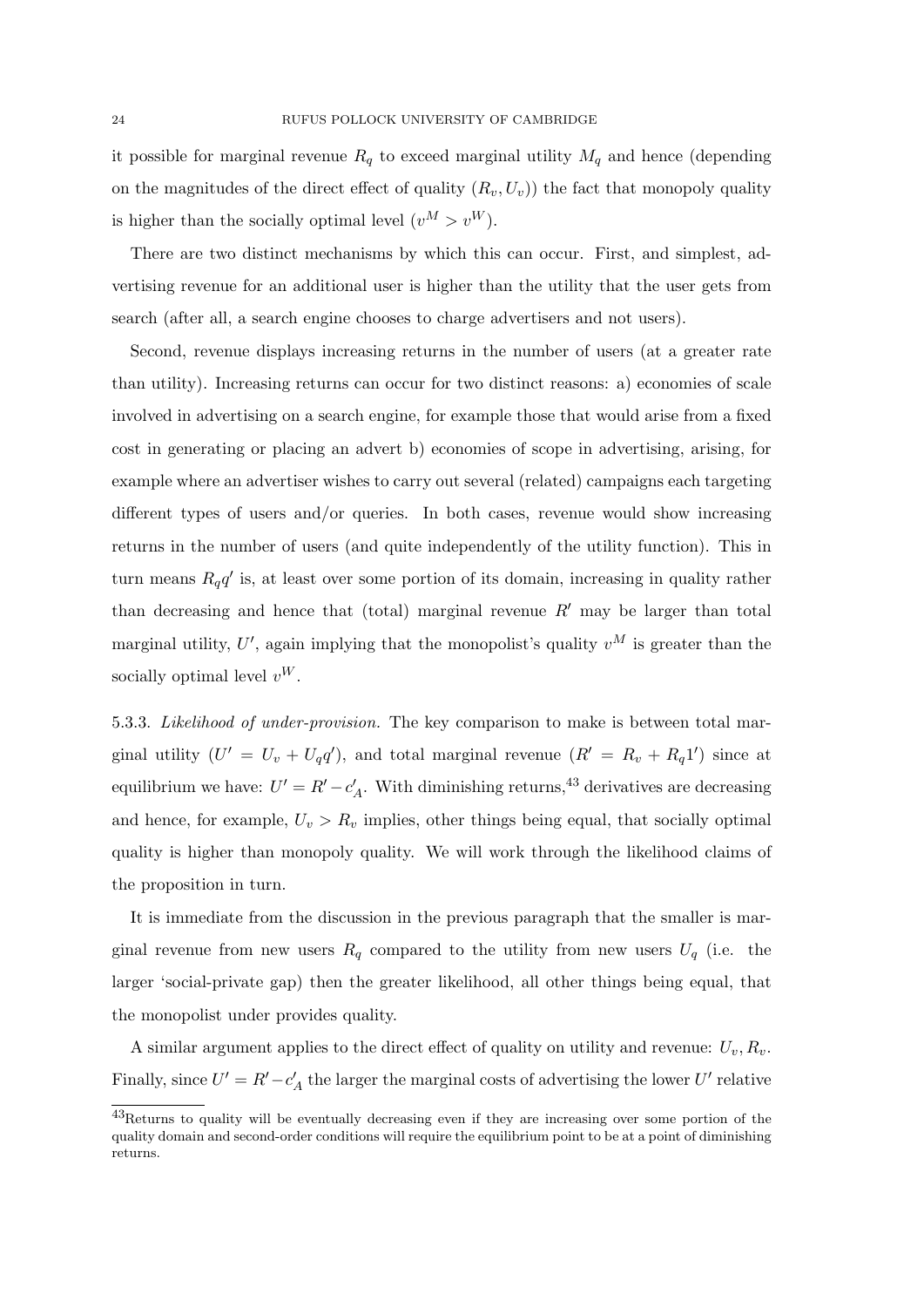to  $R'$  and hence, with diminishing returns, the higher the level of social quality relative to monopoly quality.

5.3.4. The Direct Effect of Quality. It is clear that, by definition, the direct effect of search quality on utility,  $U_v$ , must be positive. However, the direct effect of quality on revenue,  $R_v$ , is less obvious and, we shall now argue, is in fact likely to be negative. This is for two reasons which we label the 'substitution' and the 'antagonism' effects.

The substitution effect arises from the fact that 'ads' can be seen as a method of helping consumers search. For example if you search for 'shoes' or, even more explicitly, 'buy shoes', it may actually be useful for advertisements related to shoes, and purchasing shoes, to be displayed. In this case, if a search engine is able to display 'ads' relevant to users' search intentions, it is highly likely that the search engine is also able to display organic search results that are relevant. In this case, the advertisements and the search results are substitutes in the sense that better search means less need to click on advertisements (and vice versa). As such, improving search quality, by improving the search results the user receives for a given query, must necessarily reduce the likelihood of the user clicking on the advertisements ('sponsored' links) presented alongside. Conversely, worse search quality actually increases the likelihood, for a given search, that a user clicks on an ad rather than an 'organic' result.

The effect also operates from the opposite, 'advertisers' direction. If a search engine had such amazing quality that whenever one was looking to 'buy shoes' the 'good' places to buy shoes were presented as the top search results there would be much less reason to advertise. However if the search engine does not present that information then it will necessary for companies to advertise, and, once again, an increase in search quality reduces advertising revenue (and vice-versa).<sup>44</sup>

The second, 'antagonism', effect, arises from the fact that, for a given query, search results may, by providing information that is 'antagonistic' to an advertiser, reduce the advertising revenue for that query. Consider the hypothetical example where a query for 'vitamin supplements' generates both 'organic' search results as well as advertisements to firms which supply such supplements and further suppose that there is new research out

<sup>44</sup>There are some suggestions that over time Google have downgraded search results which of are an explicitly commercial nature. Of course this could simply be to get rid of 'spam' or overly commercial information. However, it also forces those commercial organizations to buy advertising.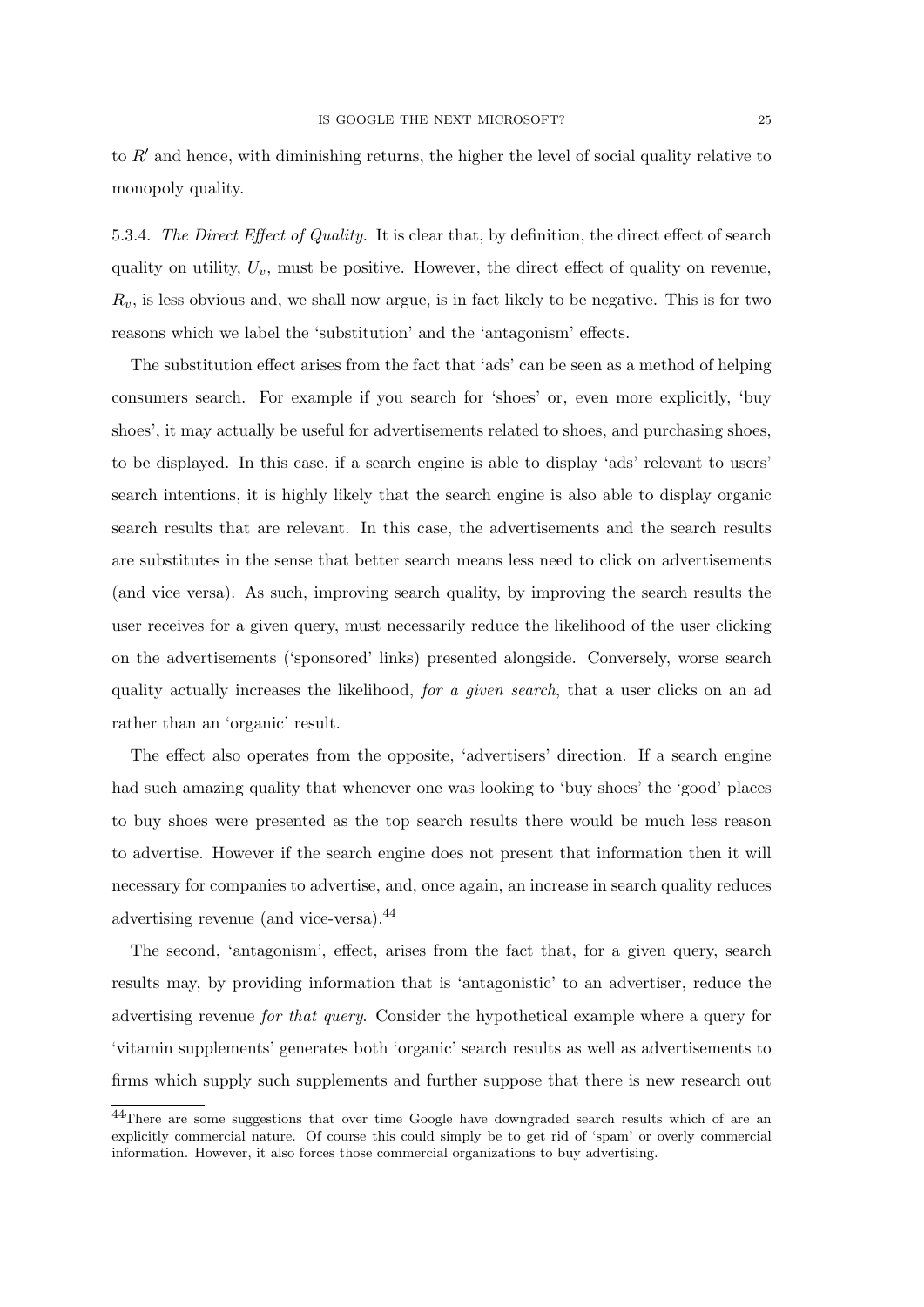that demonstrates that such supplements are of no value (or even harmful). Displaying such a result high up (perhaps at the top of the search results) may increase quality for users but may well reduce the likelihood a given user clicks on advertisement. As such by making this information prominent one reduces the amount of advertising revenue generated from that query.

Together these two effects imply that the direct impact of quality on a search engine's revenue is negative:  $R_v < 0.^{45}$ 

5.3.5. Conclusion. We established that it is possible that a monopoly both under and over-provide quality relative to the social optimum. However, under-provision appears much more likely for several reasons. First, the indirect effect of search engine quality on utility is likely to grow at least as fast, if not faster, than its effect on revenue (so  $U_q > R_q$ ). Second, the direct effect of quality on utility is positive (and likely substantial) while the direct on revenue will be negative. Third, and least importantly, search engines have to bear advertising related costs which increase their costs compared to the direct funding case and therefore reduce the quality provided.

The first of these effects is just the classic 'social-private' gap: the benefits of an extra unit of search quality to society are less than those extracted (in the form of advertising revenues). The second of these effects arise from that quality potentially acts as substitute (or antagonist) for advertising (which is what the search engine is ultimately concerned with). $46$ 

### 6. Regulation

Does Internet search require regulation – whether now or in the future? Search today is a huge business and the choices made by the primary companies involved, particularly in how to rank results and what adverts to display, affect the lives of everyone who uses the Internet. While some argue that search requires no regulation – and that any such regulation would unnecessarily impede the rapid technological progress of the industry; others have voiced concerns both about the informational integrity of search engines and

<sup>45</sup>This does not imply increasing search quality is bad for a search engine: search quality also has an indirect impact via increasing the number of users/queries and it is likely that this effect is larger than the direct one  $|R_q q'| > |R_v|$  and so the overall effect of increasing quality is positive on search engine revenue.  $^{46}$ This effect, unlike the first, is not a general one but will affect quality in specific areas where substitution and antagonism are prominent. Thus, it is likely more to 'distort' quality rather than unilaterally reduce it.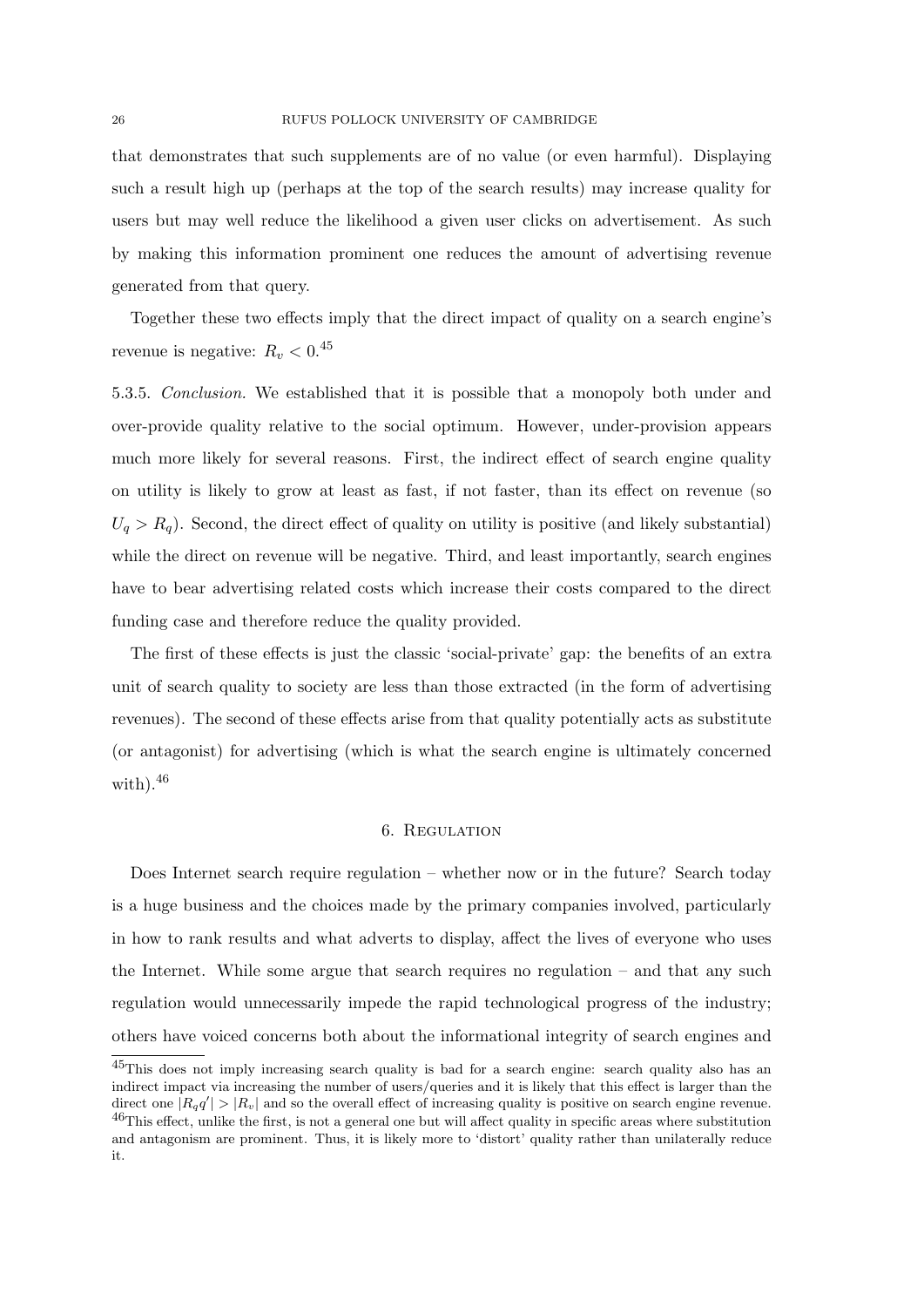the potential misuse of the vast power accumulating in commercial hands – a power to shape the information we discover and use.

We have already demonstrated both why the search engine market is so concentrated and that it is likely to become more so (converging to monopoly or almost monopoly). It therefore seems unlikely that one can simply rely on 'competition' to avoid the need for regulatory engagement.

In considering a monopoly (or close-to-monopoly) situation the next step is to investigate whether, and how, a monopolist will behave in ways that are not socially optimal. This investigation is doubly important here. The structure of the search market, in particular the zero price faced by search engine users, often gives the misleading impression that a monopoly in the search engine market cannot result in negative consequences in same way as in other areas – areas where monopoly is explicitly associated with higher prices. This is not correct. Costs still exist here but they are indirect, operating either via the search engines charges to advertisers or via the quality of the service the search engine chooses to operate.

The model presented allowed us to reduce welfare comparisons to a comparison of search engine quality,  $v$  and we established that it is likely that a monopoly will under-provide quality with this under-provision attributable primarily to two main factors: the 'socialprivate' gap and the 'distortion' effect.

What can a regulator can do with regard to the first of these factors, the 'socialprivate' gap? In some ways the options are limited. After all they cannot mandate higher expenditures by private search engines and while government subsidies are a possibility they tend to bring with them a host of difficult issues: who should be awarded money; could such awards be anti-competitive if directed to a particular firm etc. If this route were to be pursued one would probably need to focus on funding basic R&D which was then made available to all firms.

Another possibility, along similar lines, but which avoids some of the difficulties, would be the provision of a computing grid and search index upon which developers could try out different algorithms. This option points towards the fact that the provision of a search engine divides (imperfectly) into what we could term the 'software' provision and the 'service' provision. The 'software' includes all the main software used to run the system,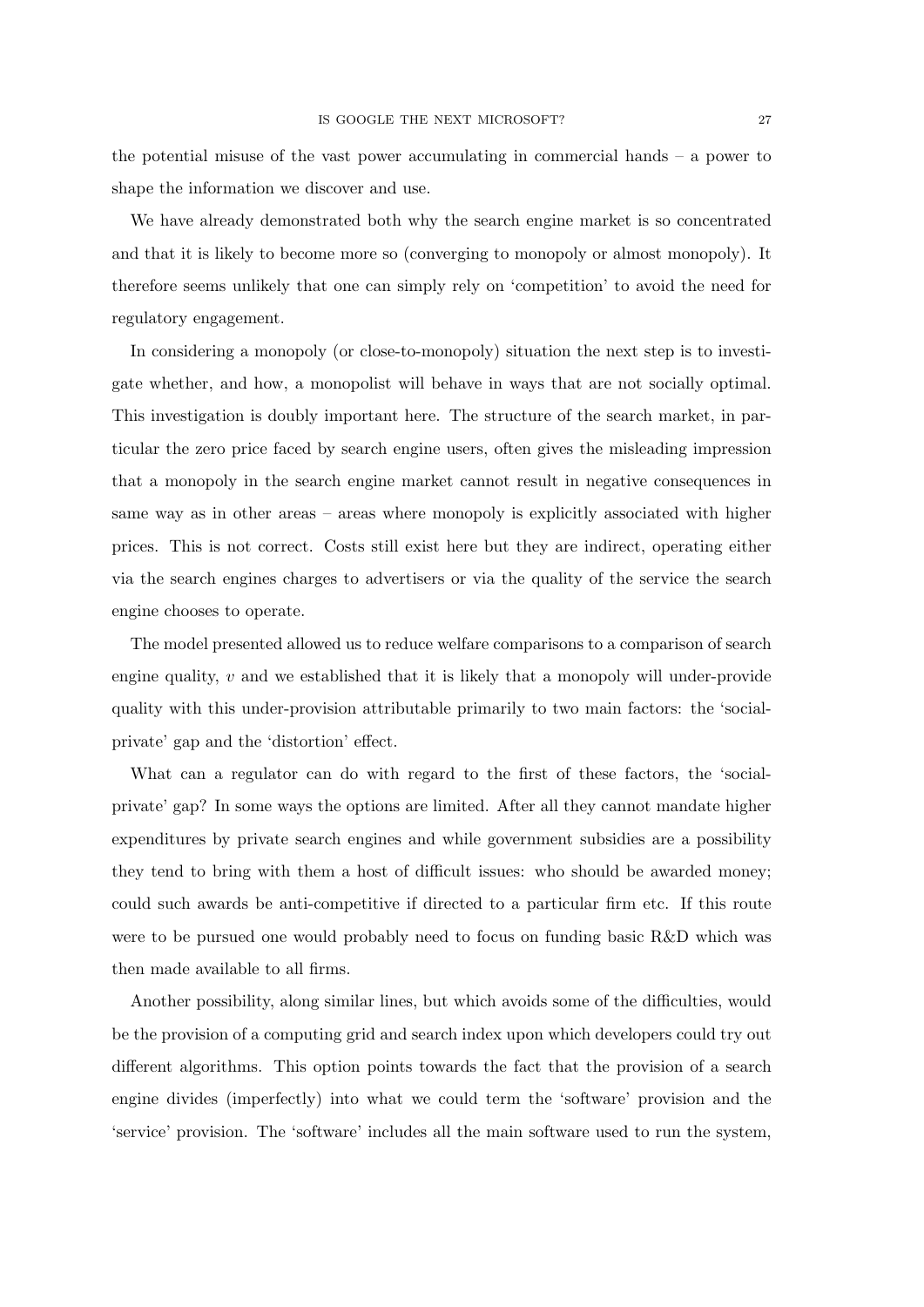including the ranking algorithm. The 'service' side involves all the infrastructure, datacentres, support systems etc, which run the software and actually respond to users' queries. Obviously there is some degree of interaction between these two – for example developing the software requires feedback and data from actual usage, but it is also possible that the two sides could be separated to some degree.

This is important because the costs involved in algorithm development could be much smaller than the large fixed costs of infrastructure – though in the long run it may be the algorithm, extensively developed via learning-by-doing etc, that provides the real barrier to entry. Thus, decoupling the two, might allow for greater competition, innovation, and perhaps most importantly, transparency on the 'software' side while on the 'service' side there remains a monopoly or near monopoly (provided by the Government or a neutral, regulated, third-party). This would be similar to a situation in many other industries where there exists a key piece of infrastructure which for technology and costs reasons is a natural monopoly. For example, in electricity supply, the underlying transmission network is a natural monopoly (and hence regulated) but competition is clearly possible in generation (and so less regulated). Similarly, in telecommunications it will be usual for the 'local loop' to be a natural monopoly (and hence regulated) but for there to competition in service provision (telephony, broadband etc) over that 'local loop'.<sup>47</sup>

Such an approach in which there was a division, at least from a regulatory point of view, between 'software' and 'service' would have more general benefits than allowing targeted support. First, competition in 'software' would increase spending and therefore quality moving society towards the socially-optimum. Second, and relatedly, it would reduce the risk of long-term lock-in to a single provider. Third, regulatory attention could be focused on the 'service' side which in many ways is simpler: economies of scale arise less from (field-specific) innovation and more from the sunk costs of infrastructure.

Turning now to the second factor mentioned, the 'distortion' effect, we observe that the 'software/service' division would also be beneficial by increasing transparency and competition on the 'software' side. However, there are other ways of dealing with this problem without taking such a major step. 'Distortion' could be handled, for example, by greater monitoring of search results and their relation to advertisements. Relatedly, the

 $^{47}$ It is important to emphasize that these sorts of divisions are not a magic bullet. Experience in both electricity and telecommunications have shown failures as well as successes with this model of separation.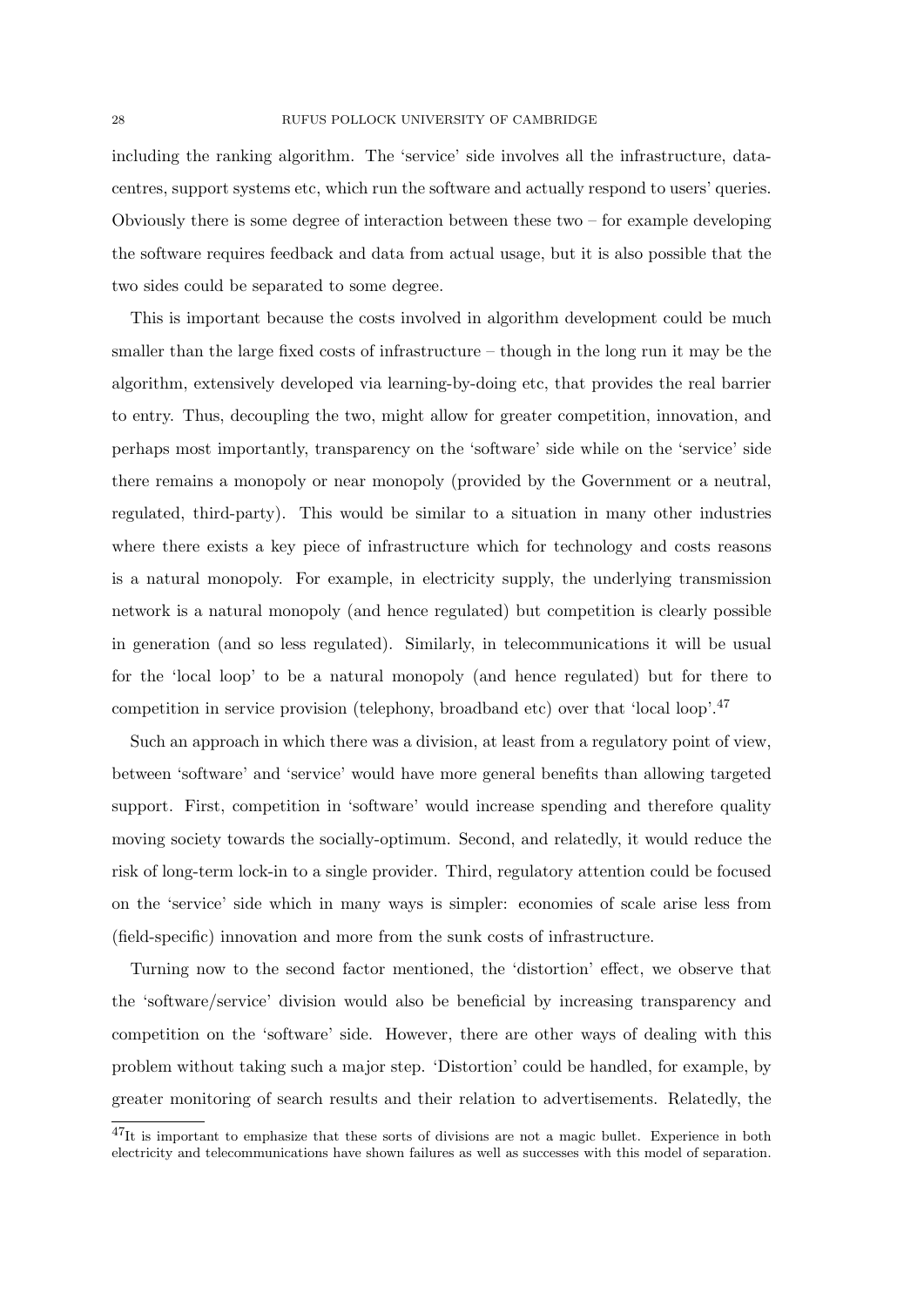regulator could request confidential access to the search engine's ranking algorithm and could also act as a review panel for those who wish to 'appeal' their ranking.<sup>48</sup> Similarly, such a regulator might also monitor the other, advertising side of search engine activities, not only in the area of advertising content but also in relation to issues such as click-fraud.

To sum up, there are both the grounds and the means for greater regulatory oversight of search engines' activities – be such oversight formal or informal. There are a variety of ways such regulatory intervention could proceed. The most major, but also perhaps the most effective, would involve dividing search engine provision, whether conceptually or actually, into two separate 'software' and 'service' components. Less dramatically, it seems clear that, as the power of search engines grows, there will be a increasing need for independent monitoring of the quality and content of search engine results together with a body able to deal with complaints regarding search engine rankings.

## 7. Conclusion

This paper has provided a comprehensive introduction and analysis of the search engine market. After a basic overview of the nature of search engines, their current importance, both commercially and socially, and their history we turned to the main empirical and theoretical questions that animate our investigation: the current and future market structure of the search engine market and its implications for societal welfare.

Our empirical material demonstrated how the concentration of the search engine market has grown over time and has now reached very substantial levels though with some significant and important variation across market segments. This also formed the background for the theoretical investigations that followed and which form the core of this paper.

This theoretical work provides what is, to our knowledge, the first formal analysis of the wider search engine market and its welfare implications. The first step involved developing a basic model which captured the main features of the search market, in particular the 'implied revenue' function which gives search engine revenue as a function of users. The value of a user here is not, as in a normal case, the revenue from a direct charge to that user but is the implied value arising from the advertising revenue that user generates.

<sup>48</sup>At present all major search engines, while providing facilities with which to raise complaints, claim complete discretion in resolving any disputes over ranking. This is unlikely to prove sustainable into a future where search is increasingly important, powerful, and concentrated.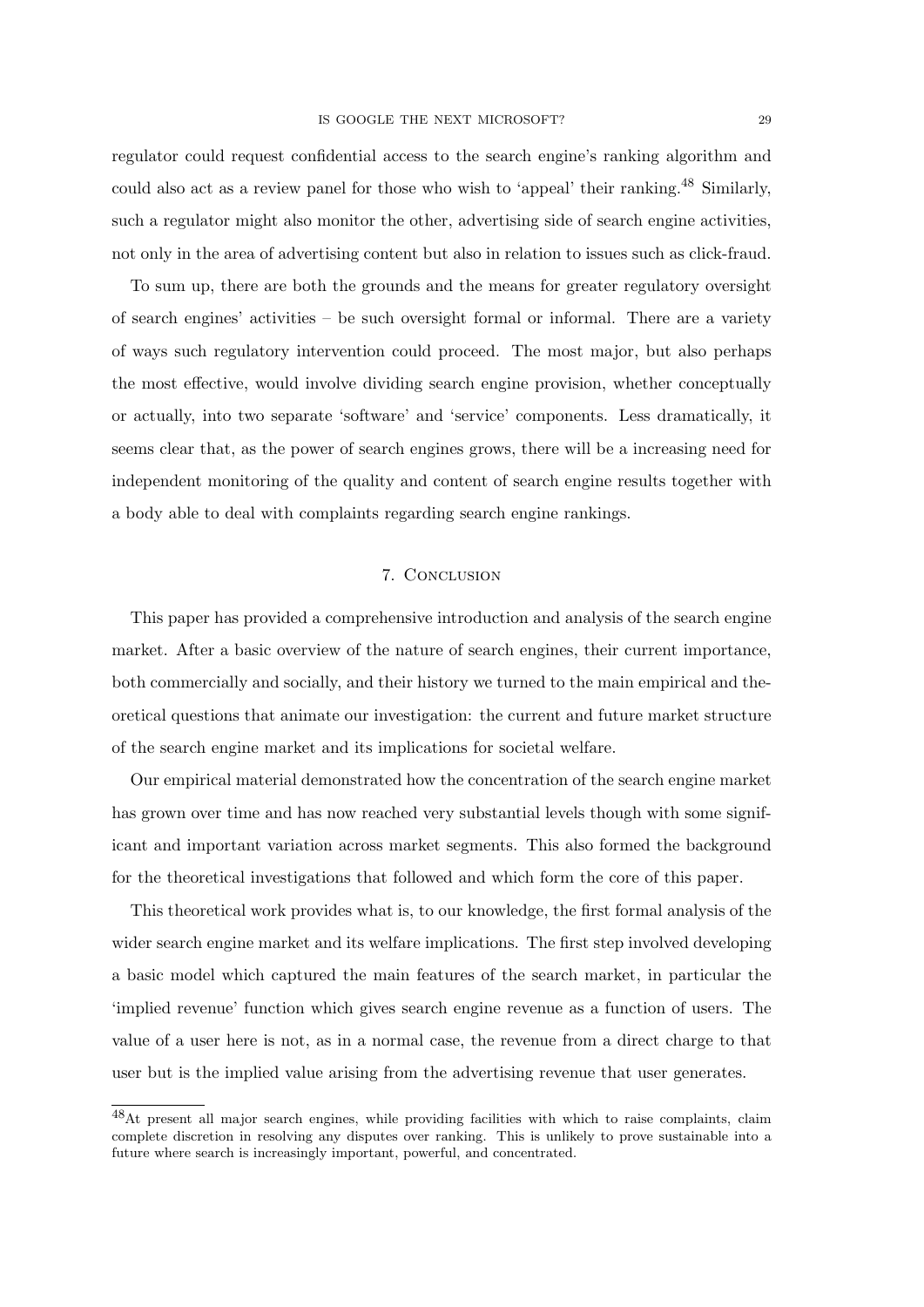We demonstrated how the structure of the search engine market – that users care about search quality while advertisers care about users and users pay nothing while advertisers are charged – explains the highly concentrated nature of the search engine market and make it probable that the market will continue to evolve down this path towards monopoly. We compared the welfare performance of a monopoly, measured by the quality of search provided, as compared to the benchmark of the socially optimal provision and showed that a monopolist was likely to provide an inefficiently low search quality (and engage in 'distortion' of its organic results). Given this, some form of oversight, possibly including formal regulation, will become increasingly necessary. One possible remedy is the division of the search engine market into 'software' and 'service' segment analogous to divisions in other regulated industries such as electricity and telecommunications.

In conclusion, the structure of the search market, are likely to undermine the potential for vigorous market competition, especially in the long run. When monopoly, or near monopoly, does obtain the private interests of a search engine and the interests of society as whole are likely to diverge. The power rapidly accumulating in the hands of a few major search providers is a great one and it is essential that policy-makers take steps to ensure it is not used in ways that are damaging to the welfare of society as a whole.

### **REFERENCES**

Mark Armstrong. Competition in Two-Sided Markets. RAND Journal of Economics, 37 (3):668–691, Autumn 2006.

Susan Athey and Glenn Ellison. Position Auctions with Consumer Search, October 2007.

- Michael R. Baye and John Morgan. Information Gatekeepers on the Internet and the Competitiveness of Homogeneous Product Markets. American Economic Review, 91 (3):454–474, June 2001.
- Yongmin Chen and Chuan He. Paid Placement: Advertising and Search on the Internet. Working Papers 06-02, NET Institute, September 2006.
- Partha Dasgupta and Joseph Stiglitz. Uncertainty, Industrial Structure, and the Speed of R&D. The Bell Journal of Economics, 11(1):1–28, 1980.
- Ben Edelman. Adverse Selection in Online "Trust" Certifications, 2006.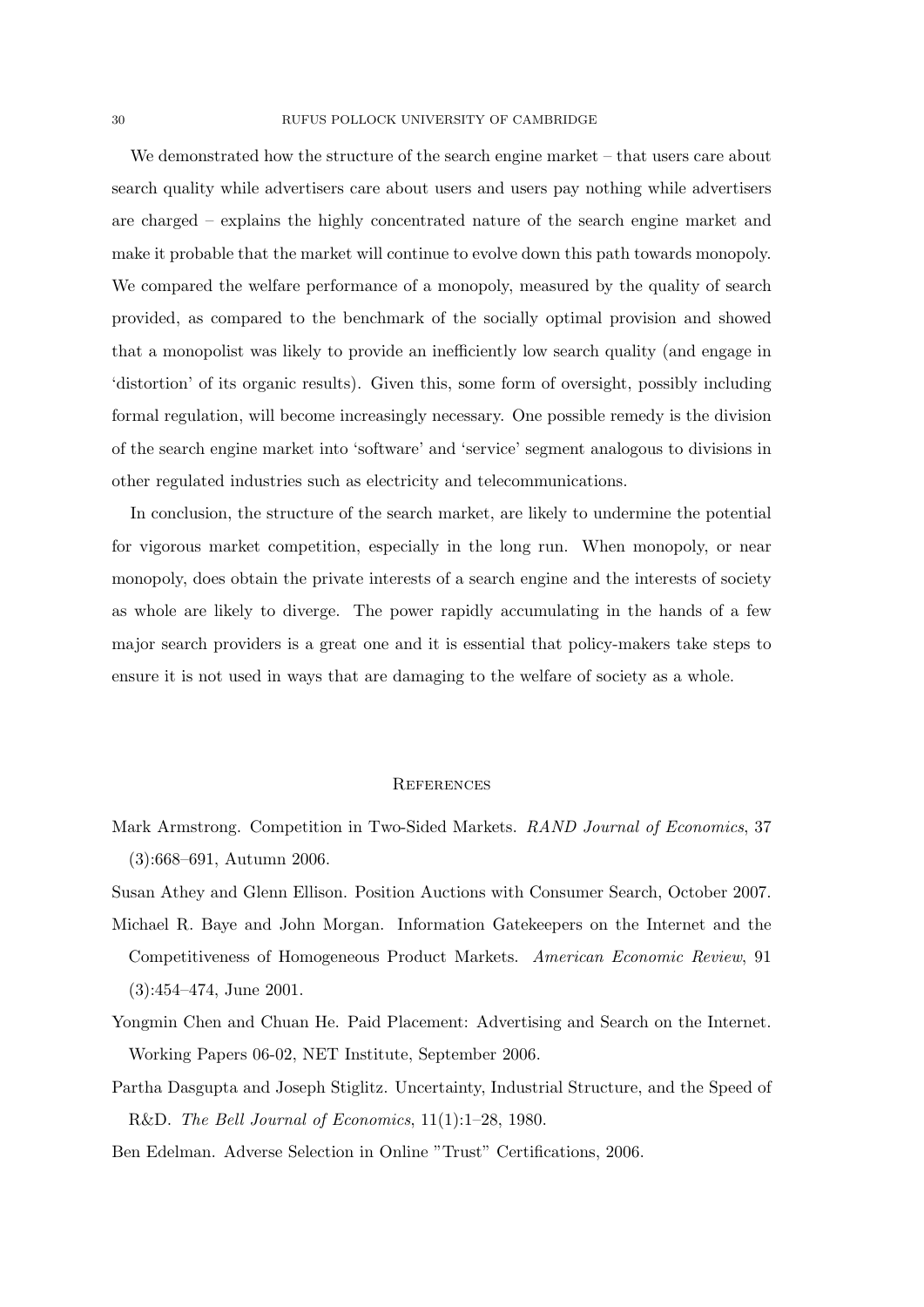- Ben Edelman. Assessing and Improving the Safety of Internet Search Engines. In The Rising Power of Search Engines on the Internet, pages 259–277, 2007.
- Benjamin Edelman, Michael Ostrovsky, and Michael Schwarz. Internet Advertising and the Generalized Second-Price Auction: Selling Billions of Dollars Worth of Keywords. American Economic Review, 97(1):242–259, March 2007.
- Glenn Ellison and Sara Fisher Ellison. Search, Obfuscation, and Price Elasticities on the Internet. NBER Working Papers 10570, National Bureau of Economic Research, Inc, June 2004.
- David S. Evans. The Economics of Online Advertising Industry. Review of Network Economics, 7:1146–1154, 2008.
- Neil Gandal. The Dynamics of Competition in the Internet Search Engine Market. International Journal of Industrial Organization, 19(7):1103–1117, July 2001.
- Anindya Ghose and Sha Yang. An Empirical Analysis of Search Engine Advertising: Sponsored Search and Cross-Selling in Electronic Markets. Working Papers 07-35, NET Institute, September 2007.
- Avi Goldfarb and Catherine Tucker. Search Engine Advertising: Pricing Ads to Context. Working Papers 07-23, NET Institute, September 2007.
- Christopher Harris and John Vickers. Perfect Equilibrium in a Model of a Race. Review of Economic Studies, 52(2):193–209, April 1985.
- Bernard Jansen, Mimi Zhang, and Zhang Ying. The Effect of Brand Awareness on the Evaluation of Search Engine Results, 2007. CHI 2007, April 28-May 3, 2007, San Jose, California, USA.
- Volker Nocke, Martin Peitz, and Konrad Stahl. Platform Ownership. Journal of the European Economic Association, 5(6):1130–1160, December 2007.
- Jean-Charles Rochet and Jean Tirole. Platform Competition in Two-Sided Markets. Journal of the European Economic Association, 1(4):990–1029, 06 2003.
- Avner Shaked and John Sutton. Natural Oligopolies. Econometrica, 51(5):1469–1483, September 1983. ISSN 00129682.
- John Sutton. Sunk Costs and Market Structure: Price Competition, Advertising, and the. MIT Press, 1991. ISBN 0262193051.